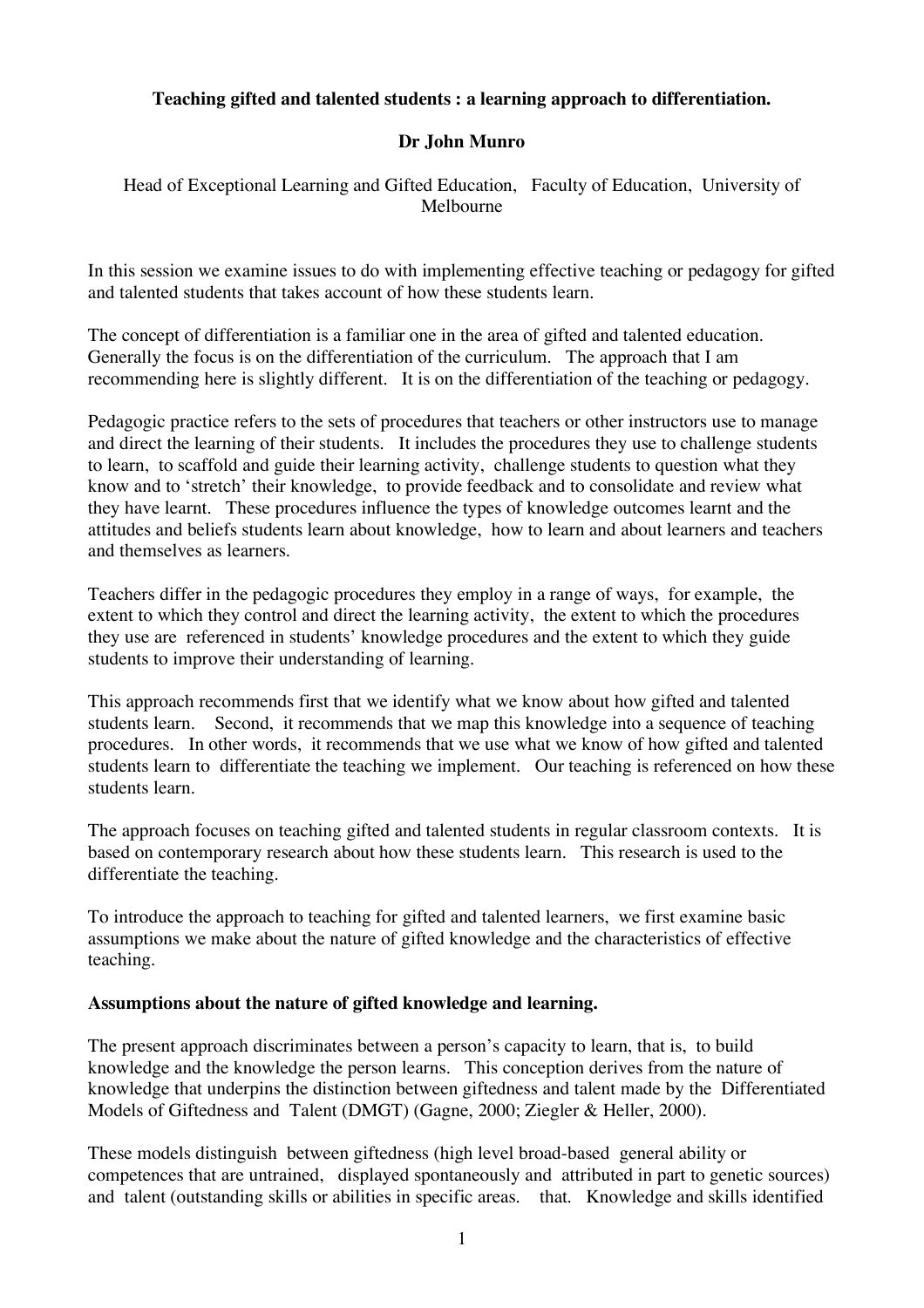as 'talent' are developed systematically and gradually as the aptitudes are transformed through the teaching.

The article *Understanding Gifted and Talented Learning* (Munro 2006) describes in detail the characteristics of knowledge we call gifted or talented. It also describes the characteristic learning patterns these students.

## **The characteristics of effective teaching**.

Teaching can be evaluated in terms of the learning it fosters and supports. It is seen as effective when it optimally guides, directs and scaffolds students' activity to enhance or to transfer their knowledge. What is the learning activity in which students engage to transform or enhance what they know ? It is possible to identify a number of key 'learning actions' that students can use (Munro, 2006, 2005a, 2005b) to enhance their knowledge. These are described in depth in the article *How people learn (*Munro, 2003). Learners

- 1. frame up purpose or reason for learning the ideas.
- 2. visualize the intended outcomes of the learning.
- 3. make links with and use what they know about the topic they are learning.
- 4. assemble possible learning pathways they can follow to the goal.
- *5.* learn the new ideas in specific contexts in limited, supported, 'scaffolded' ways.
- 6. deepen or "decontextualize" their new understanding.
- 7. invest positive emotion in the new knowledge they have learnt.
- *8.* identify how they learnt and the actions that helped them to learn.
- 9. store what they have learnt in memory and practise remembering it.
- 10. see they are making progress.
- 11. automatise aspects of what they have learnt so it can be used more easily to build further learning.
- 12. transfer and generalise the new knowledge.
- 13. organise what they have learnt for assessment purposes.

Each of these actions is backed by substantial research (Munro, 2005\*). Effective teaching catalyses and fosters these learning actions. It guides students to use them in systematic, organized and integrated ways.

## **Synthesizing effective teaching with gifted knowledge and learning.**

We can synthesize the model of effective teaching with our understanding of gifted knowledge and learning into a framework for teaching gifted and talented students. The model proposes that

- 1. gifted and talented learners can be gifted, that is, have advanced knowledge and learning capacities, in several possible areas or domains,
- 2. as well as being advanced, they have a high level of intrinsic motivation to learn, to respond to intellectual challenges and problems and to reduce uncertainty
- 3. they are able to link ideas in unusual, creative ways and can make 'far transfer'
- 4. they can be assisted to map their gifted knowledge and capacities into talent, that is, to learn, by using each of the learning actions.

The various aspects of the framework are shown in Figure 1.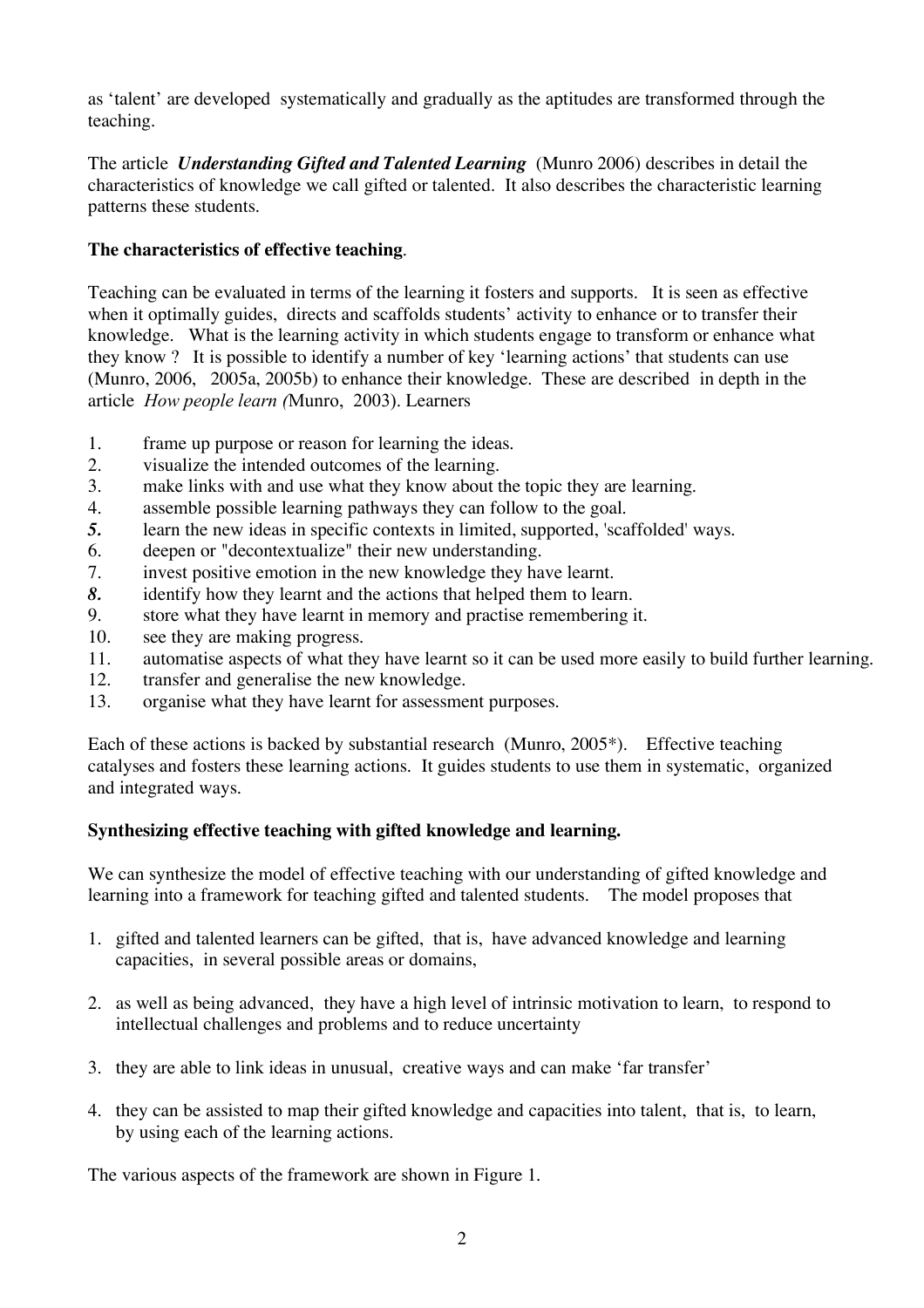Figure 1 : The proposed teaching framework : Mapping multiple general capacities or aptitudes of high ability into talents.



### Implications for identification

Superior general intellectual ability ?<br>Gifted characteristics ?

Deep approach to learning ? Creative or productive

High level metacognition ? Superior achievement ?

High intrinsic motivation ? Specific academic aptitude in a particular area ? thinking ?

### **A systematic framework for teaching gifted and talented students**

In the article *Understanding Gifted and Talented Learning* (Munro 2006)*,* the set of key 'learning actions' described earlier is used to collate what is known about how gifted and talented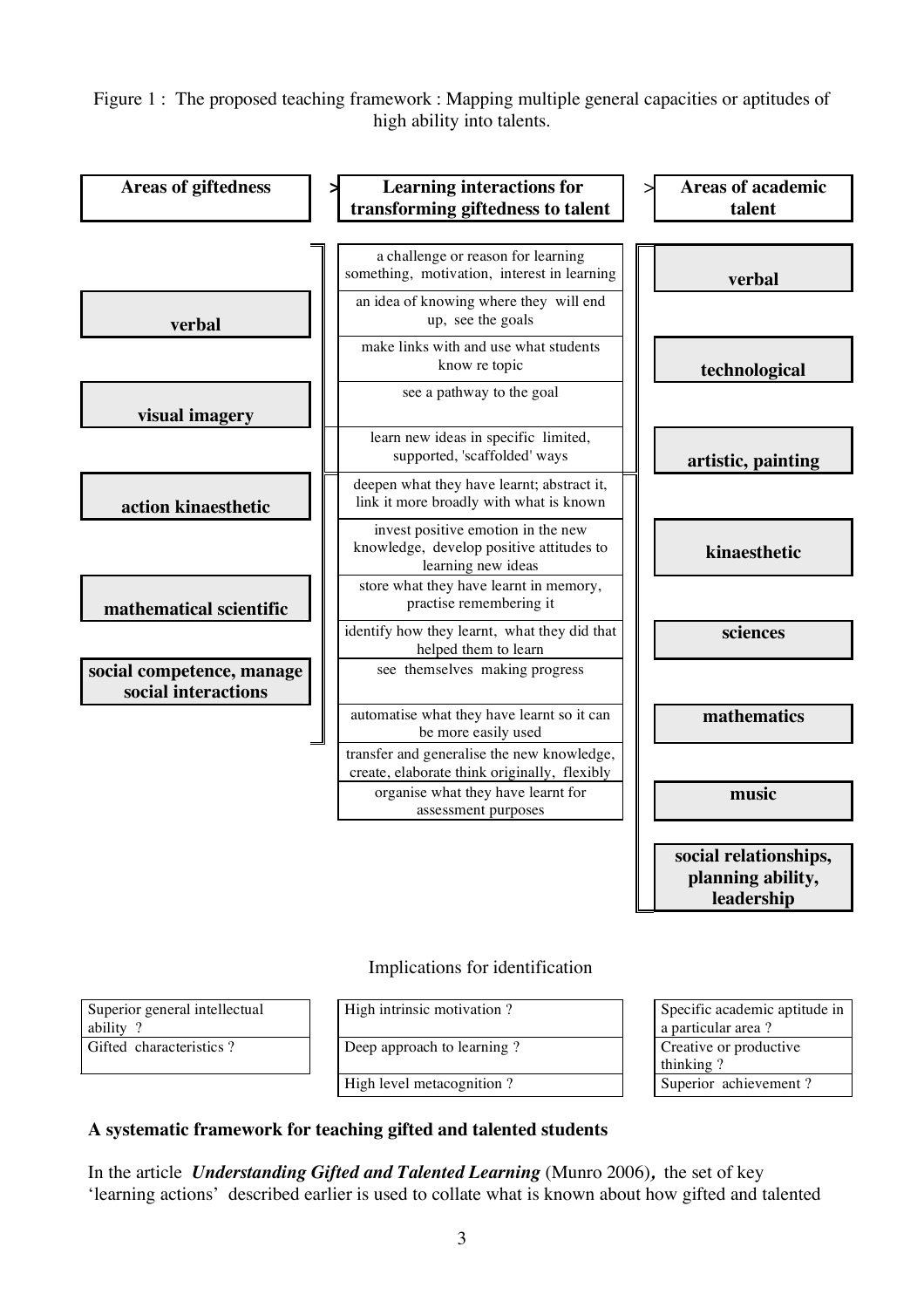students learn. This collation led to a systematic description of how gifted and talented students learn that is referenced in evidence based research.

In the present article this systematic description of how gifted and talented students learn is mapped into a teaching framework. In other words, an approach to teaching that is explicitly based on how these students learn is developed. The framework can be used to guide these students to gradually enhance their knowledge and understanding of the topic.

This framework specifies pedagogic procedures teachers can use for each aspect of knowledge enhancement for a topic. It can be applied to topics in all content areas. Teachers can use it both for these students learning in regular class contexts and in small withdrawal groups. It can be used both in acceleration and in horizontal broadening programs.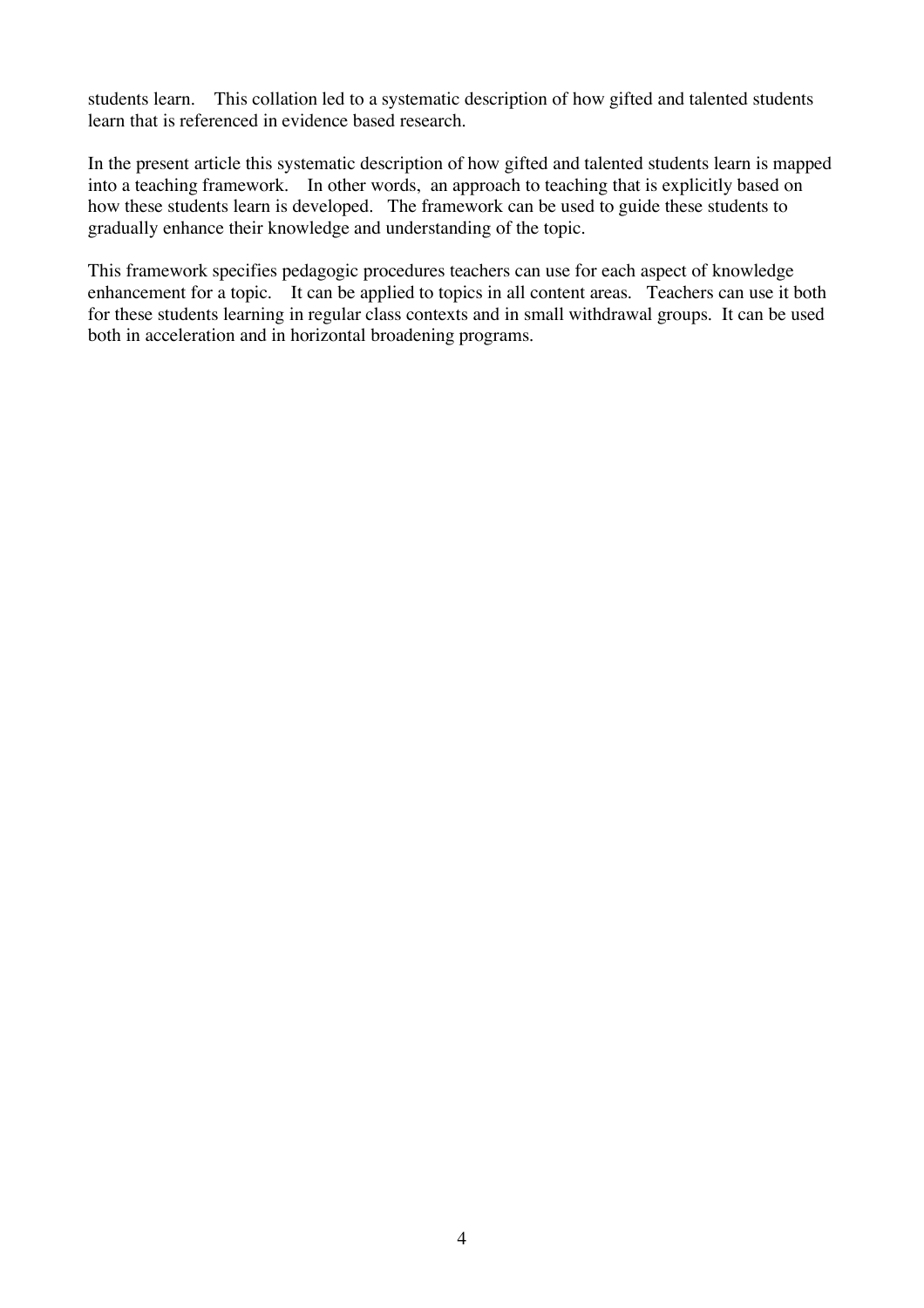| <b>Teaching GATS</b>                                                                                                                             | Sample activities for teaching a topic                                                                                                                                                                                                                                                                                                                                                                                                                                                                                                                                                                                                                                                                                                                                                                                                                                                                                                                                                                                                                         |
|--------------------------------------------------------------------------------------------------------------------------------------------------|----------------------------------------------------------------------------------------------------------------------------------------------------------------------------------------------------------------------------------------------------------------------------------------------------------------------------------------------------------------------------------------------------------------------------------------------------------------------------------------------------------------------------------------------------------------------------------------------------------------------------------------------------------------------------------------------------------------------------------------------------------------------------------------------------------------------------------------------------------------------------------------------------------------------------------------------------------------------------------------------------------------------------------------------------------------|
| Activity to challenge<br>the knowledge of<br>GATS, to frame up<br>questions that they<br>pursue.                                                 | Use activities that encourage GATS to<br>introduce new ideas as real-life problems students solve<br>$\bullet$<br>ask students to suggest questions the teaching might answer and what they think the<br>$\bullet$<br>answers are<br>present ideas that don't fit / clash with what students know.<br>$\bullet$<br>have students predict outcomes and then check them.<br>$\bullet$<br>use novelty.<br>$\bullet$<br>give open-ended problems for which students frame up questions and action plans for<br>solving them<br>use fantasy and imagination<br>$\bullet$<br>have students invent problems, share with peers and discuss solutions.<br>use technology to introduce problems to be solved.<br>٠<br>To generate challenge tasks, bring together the two key ideas they need to learn.<br>At this point provide activities that encourage GATS to<br>be intrinsically motivated to learn<br>٠<br>'take ideas apart', question and extend them by linking with what they know. and to<br>$\bullet$<br>say what they think, possibilities.                |
| Activities to have<br>GATS form an<br>impression of where<br>they will end up, see<br>their goals, frame up<br>action plans for<br>solving them. | Have GATS<br>see what the outcome / solution will be like,<br>$\bullet$<br>see where they are on their 'journey' through a maths topic,<br>٠<br>where they are going next, negotiate the next part of their 'journey through '.<br>$\bullet$<br>Encourage GATS to<br>set goals in areas where they are not interested.<br>$\bullet$<br>be intrinsically motivated to learn.                                                                                                                                                                                                                                                                                                                                                                                                                                                                                                                                                                                                                                                                                    |
| Activities to help<br>GATS make links<br>with and use what<br>they know re topic                                                                 | Present the stimulus materials in different ways, for example, in imagery ways, in actions<br>and have them<br>collate what they do know about the topic, draw a concept map of what they<br>know in the different areas<br>say what questions they can answer.<br>Give them time to think through the ideas by themselves, to allow some ideas to stimulate<br>other linked ideas in their minds.<br>Encourage them to make unexpected, distant links with ideas and to recode what they<br>know from one form (eg imagery) to another (eg symbolic). Let them see that they are<br>valued for what they know.<br>Have them say what they don't know about the topic, unanswered questions they have.<br>Have them say what they will do to learn about the topic, plan the route they might take,<br>what they will do to manage and direct their learning.<br>Help them deal with unrealistically high standards and goals for themselves, for example,<br>how making mistakes can help them learn more in the future, the value of being 'partly<br>right' |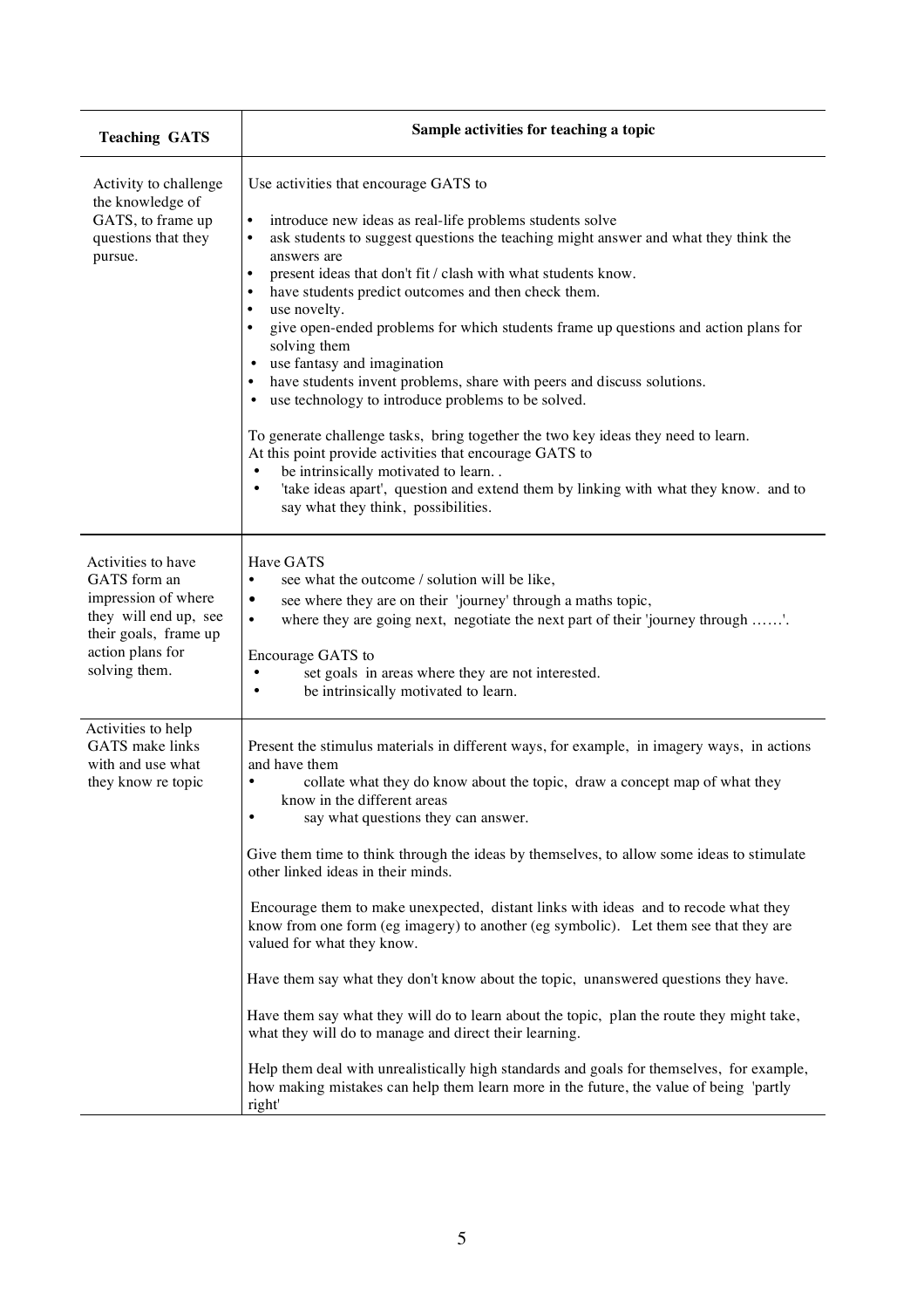|                                                                                    | Use activities that encourage GATS to develop and record their plans for learning a topic:                                                                                                                                                                                                                                                                                 |
|------------------------------------------------------------------------------------|----------------------------------------------------------------------------------------------------------------------------------------------------------------------------------------------------------------------------------------------------------------------------------------------------------------------------------------------------------------------------|
| Activities to have<br>GATS modify their<br>goal and plan a<br>pathway to the goal. | the path they might follow,<br>٠<br>the questions they will ask,<br>the materials they might need, suggest information sources they could use and how they<br>will locate information.<br>when they might need to contact experts in the area.                                                                                                                             |
| Activities to have                                                                 |                                                                                                                                                                                                                                                                                                                                                                            |
| GATS learn new ideas<br>in specific contexts                                       | Use activities that encourage GATS to                                                                                                                                                                                                                                                                                                                                      |
|                                                                                    | think about the new ideas in a range of ways: verbally, intuitively, visualise the ideas,<br>$\bullet$<br>act them out to see the outcomes, make concrete or visual models of the ideas Allow<br>them to show the rich set of links they have of the topic. Use the multiple ways of<br>learning sheet to plan activities in each area.                                    |
|                                                                                    | note possible patterns, trends, program themselves by talking about the trends and to<br>٠<br>align what they know with the topic.                                                                                                                                                                                                                                         |
|                                                                                    | use a range of information sources about the topic,                                                                                                                                                                                                                                                                                                                        |
|                                                                                    | interpret a new topic as problems to solve, ask their own questions about it, explore<br>options, possibilities. say the questions they are pursuing at any time, trial ideas.                                                                                                                                                                                             |
|                                                                                    | use both global 'big picture' and analytic 'bits picture' thinking; begin to learn a topic in<br>a 'big picture' way, think in larger jumps, skip steps, reflect on what works for them,<br>talk about the steps, gradually convert them to a bit by bit sequence, write them in<br>more conventional ways, practise them but do fewer repetitions of an idea to learn it. |
|                                                                                    | talk about their new knowledge. This helps them make links with and program their<br>$\bullet$<br>knowledge, to build on it, communicate new ideas and to link them with the<br>conventional procedures their non-gifted peers are learning.                                                                                                                               |
|                                                                                    | think by using analogy, compare and categorise. They can suggest possible analogies,<br>٠<br>compare their solution procedures with the conventional ones, note how they differ.                                                                                                                                                                                           |
|                                                                                    | look for cause-effect or consequences                                                                                                                                                                                                                                                                                                                                      |
|                                                                                    | take account of the fact that GATS often do not need as much practise to learn new<br>ideas and that allow them to decide when they have done sufficient practice examples.<br>Allow their practice to lead to increased awareness of the procedure and its self-managed<br>use                                                                                            |
|                                                                                    | manage and direct their learning, work at their own pace, monitor their comprehension at<br>$\bullet$<br>any time and take remedial action if necessary with less external intervention.                                                                                                                                                                                   |
|                                                                                    | show what they know about the new ideas in a range of ways and automatize the<br>٠<br>conventional forms. groups, to see what it is that the group values at any time and take<br>this into account.<br>often do not need much practise to learn new ideas                                                                                                                 |
|                                                                                    | seek and use the appropriate corrective feedback. Give them corrective feedback that<br>$\bullet$<br>recognises the ideas they have in place and possible directions / options they have for<br>working on next.                                                                                                                                                           |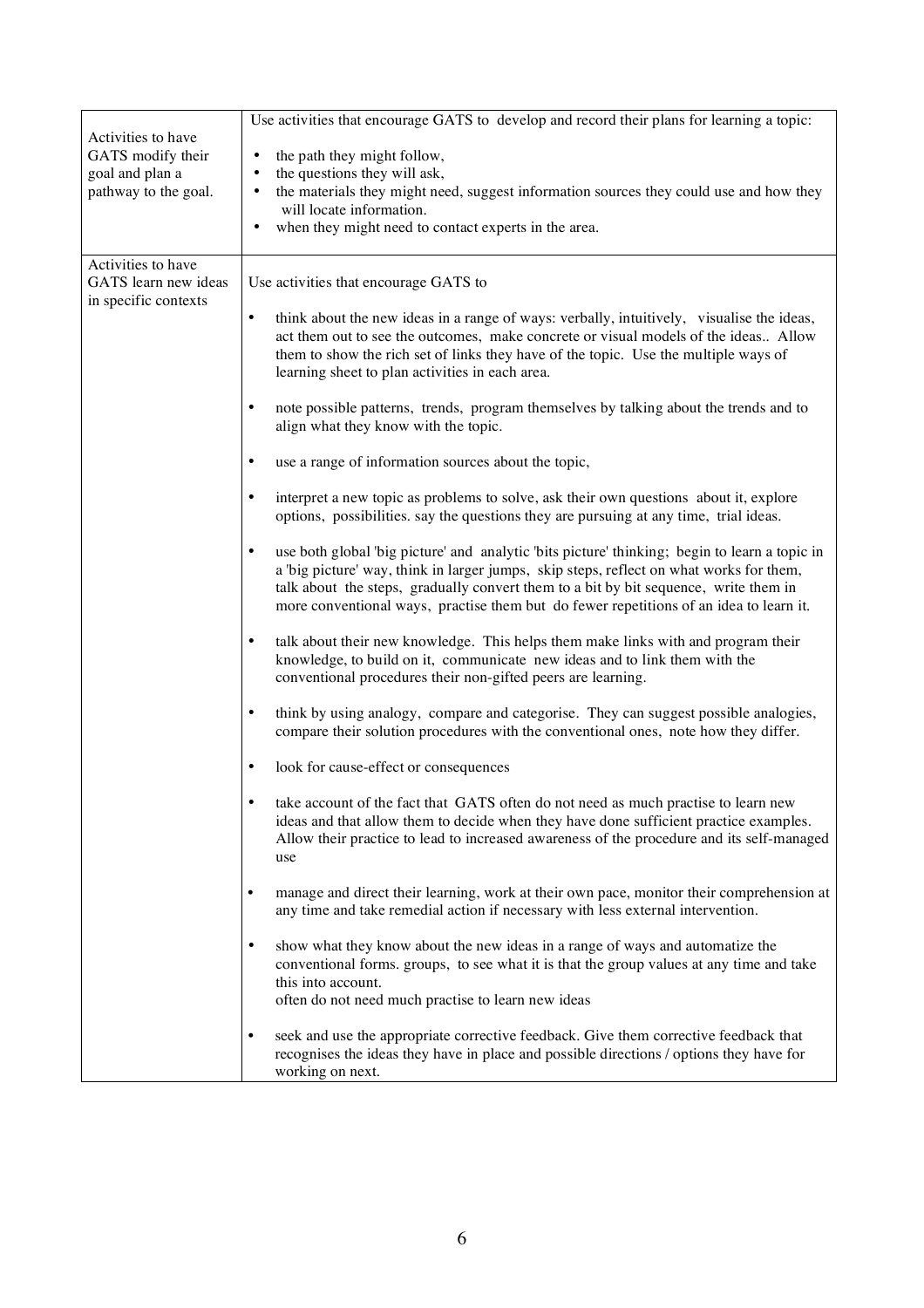| Activities to have                                                   | Use activities in which the GATS                                                                                                                                                                                                   |  |  |  |  |
|----------------------------------------------------------------------|------------------------------------------------------------------------------------------------------------------------------------------------------------------------------------------------------------------------------------|--|--|--|--|
| GATS deepen and<br>abstract what they have<br>learnt.                | integrate the abstract, experiential and procedural aspects of the new ideas, review and<br>$\bullet$<br>consolidate them. They                                                                                                    |  |  |  |  |
|                                                                      | summarise, decontextualize the idea from specific tasks.                                                                                                                                                                           |  |  |  |  |
|                                                                      | discuss contextual aspects, real world situations in which they might use the ideas,<br>$\bullet$<br>imagine the idea in particular contexts.                                                                                      |  |  |  |  |
|                                                                      | show the new ideas they have learnt in various ways.<br>٠                                                                                                                                                                          |  |  |  |  |
|                                                                      | elaborate and extend ideas through questioning, put their knowledge into categories,<br>$\bullet$<br>organize ideas into main/subordinate ideas,                                                                                   |  |  |  |  |
|                                                                      | look at the new ideas from various angles, different perspectives,<br>$\bullet$                                                                                                                                                    |  |  |  |  |
|                                                                      | recode knowledge into different forms, eg., put imagery knowledge into scientific<br>knowledge. This helps them get positive feedback for what they know.                                                                          |  |  |  |  |
|                                                                      | express, communicate what they have learnt in conventional ways.                                                                                                                                                                   |  |  |  |  |
|                                                                      | question the ideas they are learning. They can<br>suggest the questions the ideas answer<br>answer questions that direct them to infer; to reason about ideas, look for patterns.<br>answer questions that ask them to generalise. |  |  |  |  |
|                                                                      | Provide feedback that helps them modify their more abstract understanding.                                                                                                                                                         |  |  |  |  |
| Activities to have<br>GATS invest positive<br>emotion in the new     | Use activities in which the GATS                                                                                                                                                                                                   |  |  |  |  |
| knowledge.                                                           | discuss how the new ideas interested them, have increased their curiosity.                                                                                                                                                         |  |  |  |  |
|                                                                      | discuss the value / usefulness of the new knowledge, how they could use the new ideas.<br>$\bullet$                                                                                                                                |  |  |  |  |
|                                                                      | discuss how it was their ability as students that allowed them to learn the ideas at the<br>$\bullet$<br>level of complexity they did, they can successfully learn more about the topic.                                           |  |  |  |  |
|                                                                      | discuss how learning the ideas will help them along their journey.<br>٠                                                                                                                                                            |  |  |  |  |
|                                                                      | reflect on aspects of the topic; they record in a journal their experiences, their feelings<br>٠<br>about the ideas they are learning and questions they might like to ask about the topics.                                       |  |  |  |  |
|                                                                      | see themselves as masters of the ideas, making the ideas work for them.<br>٠                                                                                                                                                       |  |  |  |  |
| Activities to have<br>GATS store what they<br>have learnt in memory. | Use activities in which the GATS say                                                                                                                                                                                               |  |  |  |  |
|                                                                      | the new ideas they have learnt as concisely as possible<br>$\bullet$<br>how they have changed what they already knew<br>$\bullet$<br>how they might use the ideas in the future.<br>$\bullet$                                      |  |  |  |  |
| Activities to have<br>GATS identify how                              | Use activities in which the GATS                                                                                                                                                                                                   |  |  |  |  |
| they learnt.                                                         | Say the 'self scripts' that they used to help them learn the topic.<br>$\bullet$                                                                                                                                                   |  |  |  |  |
|                                                                      | Say what have they learnt about 'thinking like'? What are the types of questions asked?<br>٠                                                                                                                                       |  |  |  |  |
|                                                                      | record the ways in which they learnt a topic, the thinking that worked for them.<br>$\bullet$                                                                                                                                      |  |  |  |  |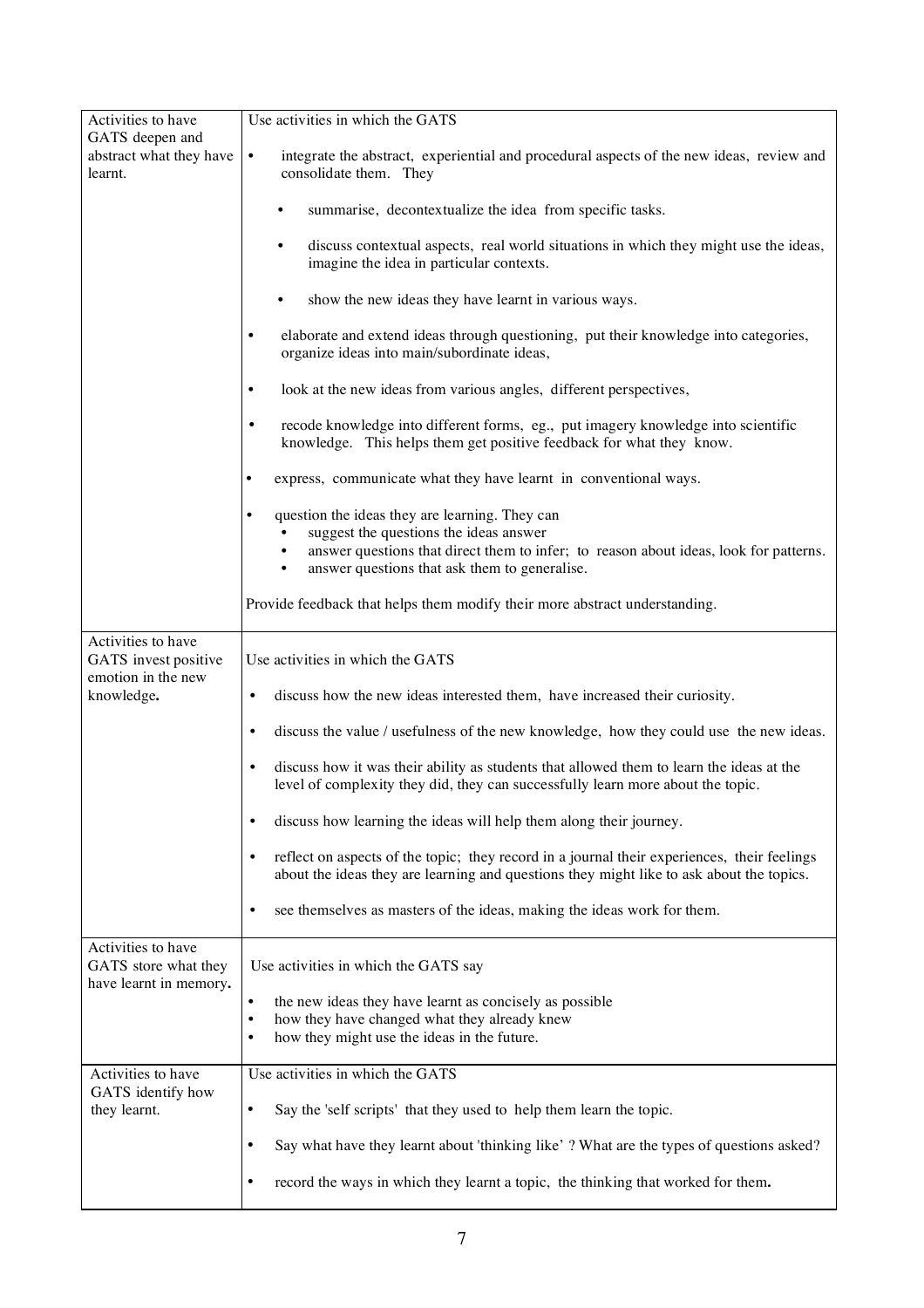| Activities to have                                   | Use activities in which the GATS                                                                                                                                                                                                                                                                                                                                                                                                                                                        |  |  |  |  |
|------------------------------------------------------|-----------------------------------------------------------------------------------------------------------------------------------------------------------------------------------------------------------------------------------------------------------------------------------------------------------------------------------------------------------------------------------------------------------------------------------------------------------------------------------------|--|--|--|--|
| GATS see themselves<br>making progress.              | Review, comment on their progress to their goals, review the knowledge they have<br>٠<br>gained, the questions they can now answer, the directions they can move in the future.                                                                                                                                                                                                                                                                                                         |  |  |  |  |
|                                                      | They can tick off on their journey through the topic, where they are now.<br>$\bullet$                                                                                                                                                                                                                                                                                                                                                                                                  |  |  |  |  |
| Activities to have<br>they have learnt.              | GATS automatise what Use activities in which the GATS<br>automatise what they have learnt in meaningful ways rather than by being taught rules.<br>generate the facts often, say them and use them in gradually more broadly<br>speed up recalling the ideas and using them and anticipate when they may need to use<br>them in quizzes, draw network diagrams, concept trees of related ideas,<br>review the links between ideas, compress the ideas into a few 'chunks' of knowledge. |  |  |  |  |
| Activities to have                                   | Use activities in which the GATS                                                                                                                                                                                                                                                                                                                                                                                                                                                        |  |  |  |  |
| GATS transfer and<br>generalise the new<br>knowledge | analyse the new knowledge from a range of perspectives, for example, suggest higher<br>$\bullet$<br>order Bloom-type questions, de Bono 6 hats questions                                                                                                                                                                                                                                                                                                                                |  |  |  |  |
|                                                      | explore how far it can be transferred, applied, generalised, show 'far transfer' of the ideas<br>$\bullet$<br>and generalise the new knowledge far beyond the context in which it was taught                                                                                                                                                                                                                                                                                            |  |  |  |  |
|                                                      | link ideas in lateral, creative ways, for example, to operate intuitively, to give<br>$\bullet$<br>unexpected responses to questions                                                                                                                                                                                                                                                                                                                                                    |  |  |  |  |
|                                                      | use imagination, fantasy and humour, show 'intellectual playfulness', explore an idea in<br>$\bullet$<br>depth, debate or argue an issue.                                                                                                                                                                                                                                                                                                                                               |  |  |  |  |
|                                                      | suggest the key questions their new knowledge answers, work on open-ended, questions<br>$\bullet$<br>that explore alternatives. "What might we do here?" "What do you think will happen?"<br>You may follow up these questions with "Why do you think that?" "But what about ?<br>Do you mean?                                                                                                                                                                                          |  |  |  |  |
|                                                      | examine positive and negative aspects of the ideas; What are good / bad things about<br>$\bullet$<br>using calculators a lot to do maths?                                                                                                                                                                                                                                                                                                                                               |  |  |  |  |
|                                                      | examine how the ideas might be used in the future; What new things might calculators<br>٠<br>be able to do in the future that they can't do now?                                                                                                                                                                                                                                                                                                                                        |  |  |  |  |
|                                                      | examine how the ideas have changed what we know, how we do things.<br>$\bullet$                                                                                                                                                                                                                                                                                                                                                                                                         |  |  |  |  |
| Activities to have<br>GATS organise what             | Use activities in which the GATS                                                                                                                                                                                                                                                                                                                                                                                                                                                        |  |  |  |  |
| they have learnt for                                 | ŀ<br>Practise aligning what they know with the tasks set and answering these.                                                                                                                                                                                                                                                                                                                                                                                                           |  |  |  |  |
| assessment.                                          | decide how they will display their knowledge. Give them functional ways in which they<br>$\bullet$<br>can communicate their new knowledge                                                                                                                                                                                                                                                                                                                                               |  |  |  |  |
|                                                      | align what they know about a maths topic with the assessment format, for example, if<br>the assessment tools are short answer tasks, are in verbal form.                                                                                                                                                                                                                                                                                                                                |  |  |  |  |
|                                                      | discuss how they believe they will be expected to display the ideas in the future                                                                                                                                                                                                                                                                                                                                                                                                       |  |  |  |  |
|                                                      | work in small groups to write assessment questions, mock examinations for peers.                                                                                                                                                                                                                                                                                                                                                                                                        |  |  |  |  |
|                                                      | practise recalling the ideas.                                                                                                                                                                                                                                                                                                                                                                                                                                                           |  |  |  |  |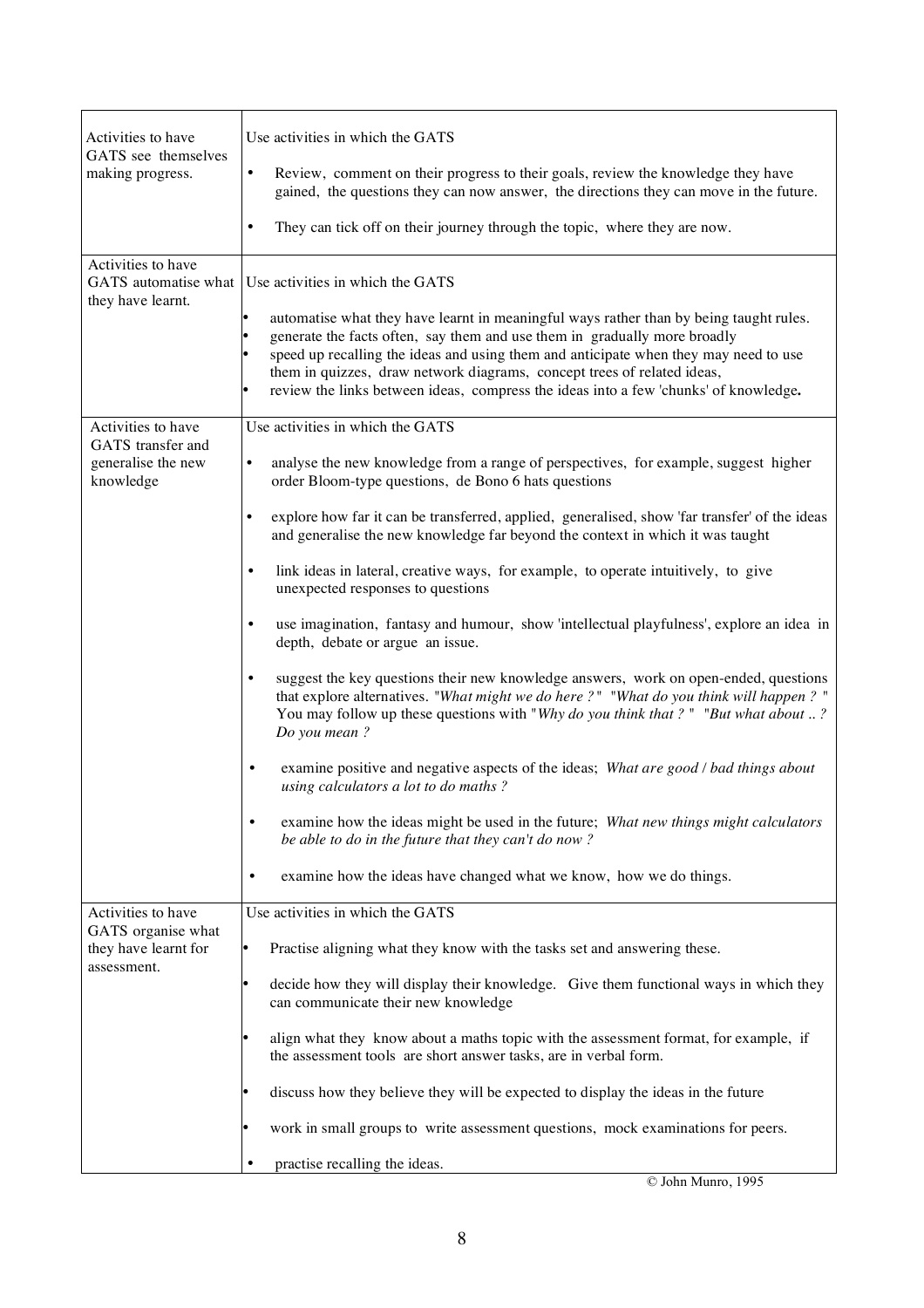The teaching procedures for each learning action are shown in the following table. The learning characteristics of gifted students for each action are shown in the left hand column. Relevant teaching procedures for fostering and directing this learning action are shown in the right hand column. The topic used to illustrate the teaching procedures is how oil is formed.

Teachers can use this framework to guide gifted and talented students for learning any topic. Key dialogue for learning each aspect is shown in italics.

| <b>Gifted students</b>                                                                                                                                                                                                                                                                                                                                                                                                                                                                                                                                                                                                                           | <b>Teaching procedures</b>                                                                                                                                                                                                                                                                                                                                                                                                                                                                                                                                                                                                                                                                                                                                                                                                                              |  |
|--------------------------------------------------------------------------------------------------------------------------------------------------------------------------------------------------------------------------------------------------------------------------------------------------------------------------------------------------------------------------------------------------------------------------------------------------------------------------------------------------------------------------------------------------------------------------------------------------------------------------------------------------|---------------------------------------------------------------------------------------------------------------------------------------------------------------------------------------------------------------------------------------------------------------------------------------------------------------------------------------------------------------------------------------------------------------------------------------------------------------------------------------------------------------------------------------------------------------------------------------------------------------------------------------------------------------------------------------------------------------------------------------------------------------------------------------------------------------------------------------------------------|--|
| need a challenge or reason for learning: they<br>learn well by having their knowledge<br>lo<br>challenged, by being able to frame up<br>questions that they pursue.<br>are more likely to show intrinsic motivation<br>to learn. They resist extrinsic motivational<br>orientations.<br>are more likely to show deep motives for<br>$\bullet$<br>learning, to want to 'take ideas apart',<br>question and extend them by linking with<br>what they know. They often resist learning<br>for superficial or achieving motives.<br>may be more difficult to motivate to learn<br>$\bullet$<br>ideas in areas that don't interest them<br>initially. | Present the topic to be learnt as a challenge or problem to be solved.<br>Show gifted students an aquarium with goldfish and plants and a<br>container of oil. Ask<br>"What is the link between these? What do these have in common?<br>How did this form? Do you think the little fish and plants like this<br>formed oil? How long did it take to form?" Tell the students that<br>fish like the goldfish form oil. How do they think it happens?<br>Allow the students to say what they think, possibilities. Ask<br>questions that help them take their ideas apart and to analyse them.<br>Encourage them to set goals in areas where they are not interested.<br>Whenever you have students frame up goal for learning idea in a<br>subject such as history, bring together the two key ideas - in this<br>case oil and small animals and plants. |  |
| need to know where they will end up: they<br>learn well by forming an impression of<br>٠<br>where they will end up, see their goals.                                                                                                                                                                                                                                                                                                                                                                                                                                                                                                             | Ask students to say what they will know / understand/ be able to do/<br>believe / when they have learnt the topic.<br>In this case the students say that they will be able to explain how<br>small marine animals and plants formed oil.                                                                                                                                                                                                                                                                                                                                                                                                                                                                                                                                                                                                                |  |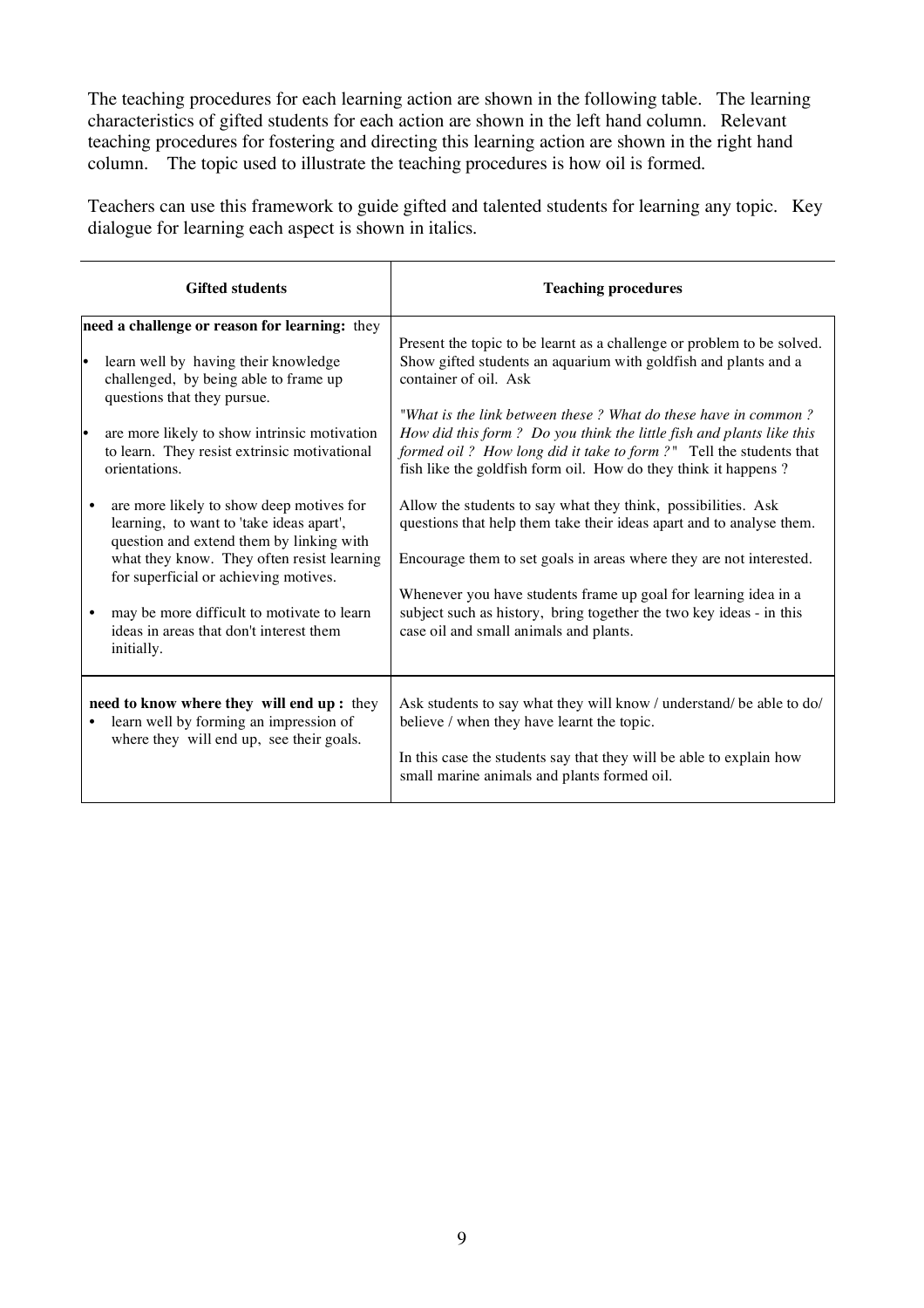| make links with and use what they know<br>about the topic: they<br>have superior existing knowledge of a topic<br>that is more differentiated and elaborated<br>in a range of forms:<br>verbal, abstract, 'semantic' forms<br>$\bullet$                      | To help them identify, collate and show in different ways what<br>they know about how oil was formed, for example, they can<br>draw a concept map of the key ideas, draw their imagery<br>understanding, the actions they believe made it.<br>Give them more time to think through the ideas by themselves, to<br>allow some ideas to stimulate other linked ideas in their minds.          |
|--------------------------------------------------------------------------------------------------------------------------------------------------------------------------------------------------------------------------------------------------------------|---------------------------------------------------------------------------------------------------------------------------------------------------------------------------------------------------------------------------------------------------------------------------------------------------------------------------------------------------------------------------------------------|
| (verbally gifted)<br>imagery, experiential form (visual<br>$\bullet$<br>spatial gifted).<br>procedural forms; kinaesthetic or<br>$\bullet$<br>'action' gifted.                                                                                               | Have them say what they will do to learn about the topic, plan<br>the route their learning might take. Let they see that they have a<br>role in managing and directing their learning.<br>Encourage them to be curious about how oil is formed, to<br>$\bullet$<br>question what they know about and to identify what they don't<br>know about it, their unanswered questions, for example, |
| scientific-mathematical form (math/<br>scientifically gifted).<br>musical form; musically gifted.                                                                                                                                                            | Why was it only small animals and plants that decayed to<br>make oil?<br>Did different kinds of animals make oil of different quality?                                                                                                                                                                                                                                                      |
| process information faster and efficiently,<br>show cognitive efficiency (e.g., memory<br>span) (Saccuzzo, Johnson & Guertin,<br>1994), show higher efficiency in<br>elementary processes (Geary & Brown,<br>1991) that determine more complex<br>processes. | Did the sand and silt that accumulated in the water have to<br>be of a particular type / have a particular density range?<br>Did the water need to be in a certain temperature range?<br>How long did it take for the animal matter to decay?                                                                                                                                               |
| need to see that they will be allowed to<br>$\bullet$<br>manage and direct aspects of the learning,<br>that they are valued for what they know<br>and how well they can manage the<br>learning.                                                              | Would there be oil forming in parts of the world now?<br>Help them deal with their often unrealistically high standards<br>$\bullet$<br>and goals for themselves. Let them see<br>how making mistakes can help them learn more in the future<br>$\bullet$<br>that judging themselves harshly doesn't lead to best                                                                           |
| are curious, good at questioning a topic or<br>the ideas they will learn about.<br>need to have the opportunity to recode what<br>they know to match the teaching.                                                                                           | outcomes<br>that they can deal with situations in which they believe their<br>$\bullet$<br>creativity is threatened<br>how they may be putting unnecessary stress on themselves<br>and how they can deal with this.                                                                                                                                                                         |
| often set unrealistically high standards and<br>$\bullet$<br>goals for themselves, self-evaluate and<br>become self-critical                                                                                                                                 | Help them set realistic standards and goals for themselves, see<br>$\bullet$<br>that they can learn better when they allow themselves to make<br>mistakes be 'partly right'.                                                                                                                                                                                                                |
| need to see a pathway to the goal: they<br>learn well by forming an impression of where<br>they will end up, see their goals                                                                                                                                 | Encourage them to develop their own plans for learning about how<br>oil was formed, the path they might follow, the questions they will<br>answer, the materials they might need. They can decide when they<br>might need to contact experts in the area, questions they might ask.                                                                                                         |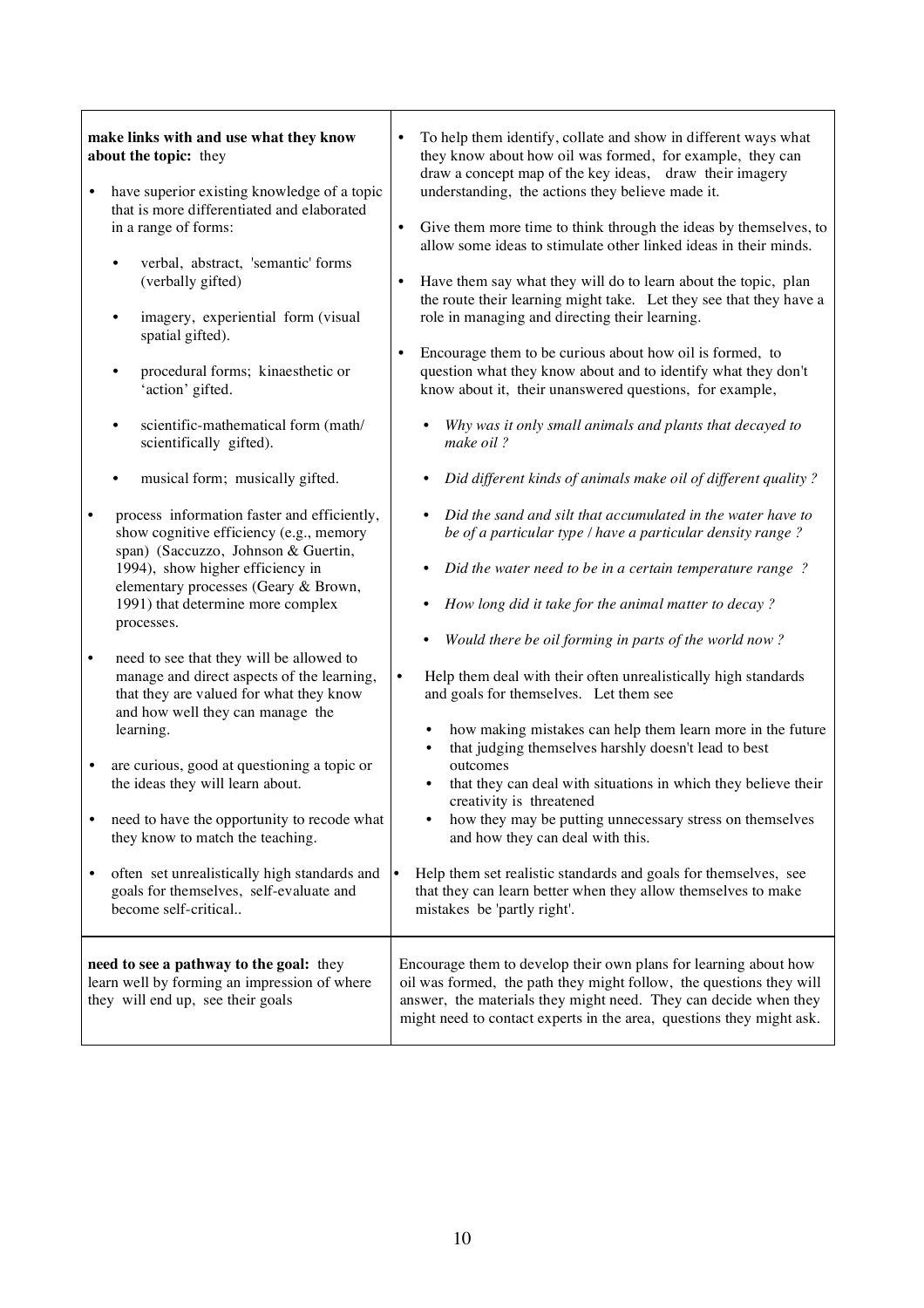| learn new ideas in specific contexts: they |                                                                                                                                                                                                                                                                               | Use teaching that encourages them to                                                                                                                                                                                                                                                                                                                                                                   |                                                                                                                                                                                                                                                                                                                                                                                                                                                                                                                                                                                                                                                                                                                                                                                                                                                                                                                                                                                                                                                                                                                                                                                                                                                                  |  |
|--------------------------------------------|-------------------------------------------------------------------------------------------------------------------------------------------------------------------------------------------------------------------------------------------------------------------------------|--------------------------------------------------------------------------------------------------------------------------------------------------------------------------------------------------------------------------------------------------------------------------------------------------------------------------------------------------------------------------------------------------------|------------------------------------------------------------------------------------------------------------------------------------------------------------------------------------------------------------------------------------------------------------------------------------------------------------------------------------------------------------------------------------------------------------------------------------------------------------------------------------------------------------------------------------------------------------------------------------------------------------------------------------------------------------------------------------------------------------------------------------------------------------------------------------------------------------------------------------------------------------------------------------------------------------------------------------------------------------------------------------------------------------------------------------------------------------------------------------------------------------------------------------------------------------------------------------------------------------------------------------------------------------------|--|
| $\bullet$<br>$\bullet$                     | know how to use their knowledge better.<br>learn in idiosyncratic ways, are not easily<br>programmed externally and need to align<br>what they know with the teaching.                                                                                                        | challenge or question what they know about how oil was<br>$\bullet$<br>formed. The teaching can cause them to ask complex questions<br>about their verbal, imagery or action knowledge, , for<br>example, Do you get oil of different quality from different types<br>of vegetation or animals ? You can use a range of information<br>sources to initiate this challenge, for example, What does this |                                                                                                                                                                                                                                                                                                                                                                                                                                                                                                                                                                                                                                                                                                                                                                                                                                                                                                                                                                                                                                                                                                                                                                                                                                                                  |  |
| $\bullet$                                  | ask questions spontaneously How can I<br>get from to $\therefore$ ?                                                                                                                                                                                                           |                                                                                                                                                                                                                                                                                                                                                                                                        | video tell you about how oil was formed that you didn't already<br>know? What questions does it answer for you? What<br>questions does it suggest you ask?                                                                                                                                                                                                                                                                                                                                                                                                                                                                                                                                                                                                                                                                                                                                                                                                                                                                                                                                                                                                                                                                                                       |  |
| $\bullet$<br>$\bullet$<br>$\bullet$        | explore possible options, trial ideas,<br>interpret ideas as problems to solve.<br>use analogy, make comparisons well,<br>think about ideas in different ways; for<br>example, think intuitively, in imagery or<br>action ways.<br>link and categorise ideas at a high level. |                                                                                                                                                                                                                                                                                                                                                                                                        | The students can generate their own questions from this and seek<br>the opportunity to answer them for themselves. They can<br>suggest information sources they could use and how they will<br>locate information. Have them plan how they will collect<br>different sources of information. They can list the questions they<br>think the teaching might answer, what questions they might be<br>able to answer having learnt. This is to supplement or replace<br>typical 'bit by bi sequential teaching.                                                                                                                                                                                                                                                                                                                                                                                                                                                                                                                                                                                                                                                                                                                                                      |  |
| $\bullet$<br>$\bullet$                     | look for cause-effect or consequences.<br>often do not need much practise to learn                                                                                                                                                                                            | $\bullet$                                                                                                                                                                                                                                                                                                                                                                                              | interpret ideas as problems to solve, explore possible options,<br>possibilities, trial ideas, interpret ideas as problems to solve.<br>They say the questions guide their learning at any time.                                                                                                                                                                                                                                                                                                                                                                                                                                                                                                                                                                                                                                                                                                                                                                                                                                                                                                                                                                                                                                                                 |  |
| $\bullet$                                  | new ideas.<br>often do not get the appropriate corrective<br>feedback.                                                                                                                                                                                                        | $\bullet$                                                                                                                                                                                                                                                                                                                                                                                              | think about the ideas in intuitive ways as they work through the<br>teaching information, to visualise the ideas, act them out, for<br>example, think about how animal and plant matter could form                                                                                                                                                                                                                                                                                                                                                                                                                                                                                                                                                                                                                                                                                                                                                                                                                                                                                                                                                                                                                                                               |  |
| $\bullet$<br>$\bullet$<br>$\bullet$        | recall better from short term memory and<br>use higher level organizational strategies.<br>prefer to use global wholistic thinking<br>more than analytic sequential thinking.<br>show superior metacognitive knowledge,<br>more able to monitor comprehension                 | $\bullet$<br>٠<br>$\bullet$<br>$\bullet$                                                                                                                                                                                                                                                                                                                                                               | oil in different ways.<br>allows them to think in both global 'big picture' and analytic<br>'bits of picture' ways, to think more flexibly and to talk about<br>possible ambiguities they see in the ideas. During learning,<br>allow them to think in larger jumps, skip steps in their teaching,<br>to do fewer repetitions of an idea to learn it.<br>think and reason about how oil was formed by using analogy,<br>they can make concrete or visual models of the ideas, compare<br>and categorise. Use cue questions if necessary to suggest<br>possible analogies,<br>learn how to communicate their new ideas in more conventional<br>ways, to learn how to be structured or programmed by others in<br>some contexts.<br>Encourage them to reflect on, keep track of how they learn,<br>what works for them.<br>work at their own pace.<br>look for cause-effect or consequences, practise.<br>take a greater role in managing and directing their learning,<br>allow them to monitor their comprehension at any time and to<br>take remedial action if necessary with less external intervention.<br>give them corrective feedback that recognises the ideas they<br>have in place and possible directions / options they have for<br>working on next. |  |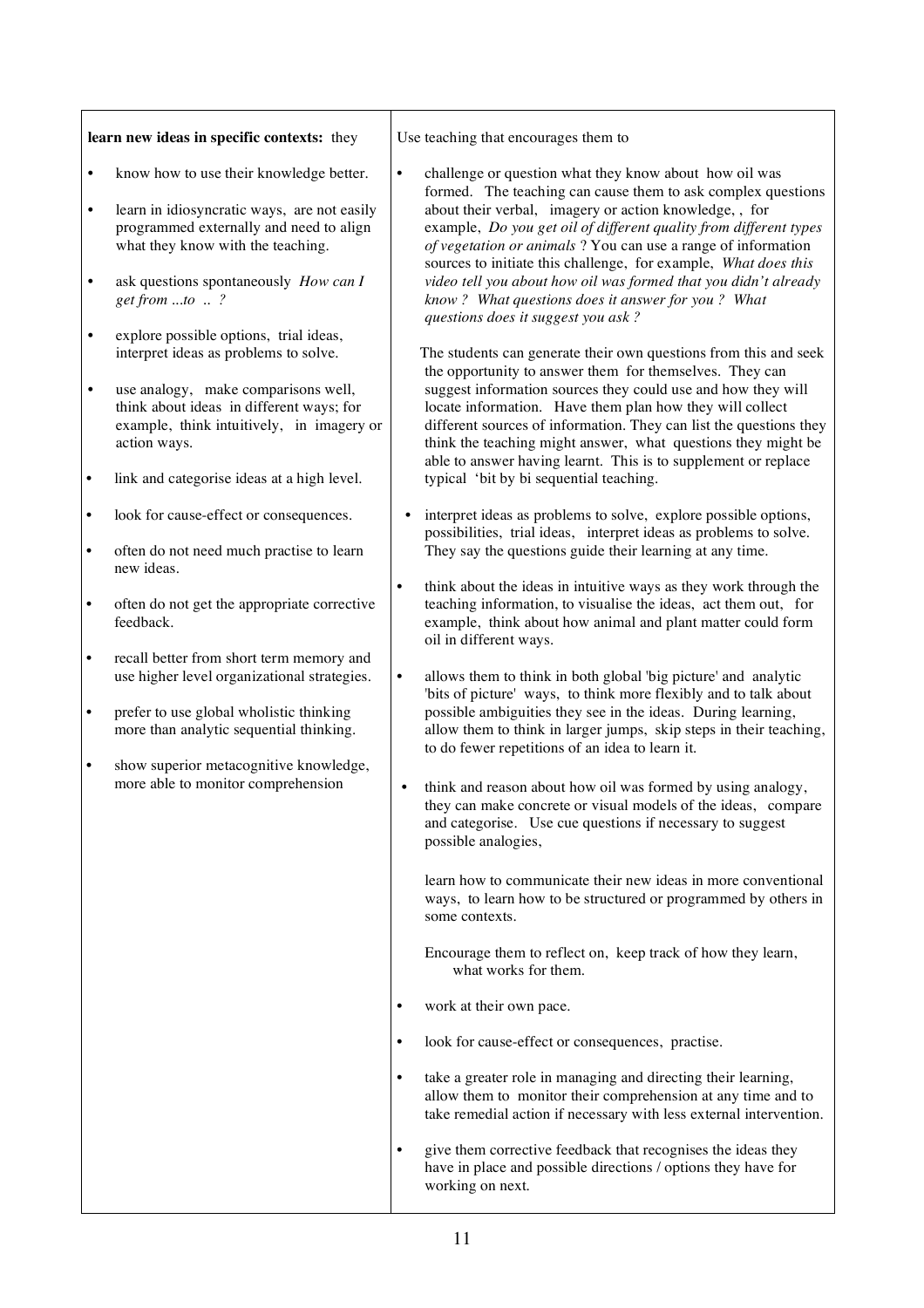|                                                                                                                                                                                                                                                                                                                                                                                                                                                                         | ideas. Many gifted students find it hard to display their<br>knowledge in some formats because they haven't automatized<br>them. They become frustrated because they can't show what<br>they understand to teachers or peers. They also need to learn<br>gradually how to 'read' and to sum up peer groups, to see what it<br>is that the group values at any time and take this into account.<br>They can use the framework below to convert the information, data<br>to knowledge. See 2.3 below for teaching ideas here.                                                                                                                                                                                                                                                                                                                                                                                                                                                                                                                                                                                                                                                                                                                                                                                                                                                                                                                                                                                                                          |
|-------------------------------------------------------------------------------------------------------------------------------------------------------------------------------------------------------------------------------------------------------------------------------------------------------------------------------------------------------------------------------------------------------------------------------------------------------------------------|------------------------------------------------------------------------------------------------------------------------------------------------------------------------------------------------------------------------------------------------------------------------------------------------------------------------------------------------------------------------------------------------------------------------------------------------------------------------------------------------------------------------------------------------------------------------------------------------------------------------------------------------------------------------------------------------------------------------------------------------------------------------------------------------------------------------------------------------------------------------------------------------------------------------------------------------------------------------------------------------------------------------------------------------------------------------------------------------------------------------------------------------------------------------------------------------------------------------------------------------------------------------------------------------------------------------------------------------------------------------------------------------------------------------------------------------------------------------------------------------------------------------------------------------------|
| deepen what they have learnt; abstract it:<br>they                                                                                                                                                                                                                                                                                                                                                                                                                      | Use teaching that encourages them to                                                                                                                                                                                                                                                                                                                                                                                                                                                                                                                                                                                                                                                                                                                                                                                                                                                                                                                                                                                                                                                                                                                                                                                                                                                                                                                                                                                                                                                                                                                 |
| link episodic, abstract and procedural<br>$\bullet$<br>$\bullet$<br>aspects of idea.<br>review, consolidate what they have learnt.<br>$\bullet$<br>decontextualize, summarize, organize,<br>$\bullet$<br>link with what is known,<br>$\bullet$<br>main/subordinate ideas.<br>elaborate and extend ideas through<br>$\bullet$<br>questioning.<br>$\bullet$<br>look at ideas from different perspectives<br>$\bullet$<br>$\bullet$<br>$\bullet$<br>$\bullet$<br>$\bullet$ | link ideas in lateral, creative ways, for example, to operate<br>intuitively, to give unexpected responses to questions, for<br>example, Why might you get oil of different quality from<br>different types of vegetation or animals ? Students can link the<br>type of hydrocarbon with the animals that lived in an area.<br>use imagination, fantasy and humour at a high level, show<br>'intellectual playfulness'. Provide opportunity to explore an idea<br>in depth, debate or argue an issue. have a well-developed<br>memory, particularly for the areas of interest.<br>recode their new knowledge into different forms, eg., convert<br>their new imagery knowledge in to scientific knowledge. This<br>helps them to explore their new understandings from different<br>perspectives and to get positive feedback for what they know.<br>consolidate and review explicitly what they have learnt,<br>explore how far it can be transferred, applied, generalised.<br>They can show new knowledge in language forms, in iconic<br>forms, through action sequences, in symbolic ways, etc.<br>review, consolidate what they have learnt about how oil is<br>formed, to link the episodic, semantic and procedural aspects<br>of idea at once.<br>decontextualize, summarize, organize ideas into<br>main/subordinate ideas, show the new ideas they have learnt in<br>various ways, for example, in poster, comic strip, concrete<br>model.<br>express, communicate what they have learnt about how oil is<br>formed in conventional ways. |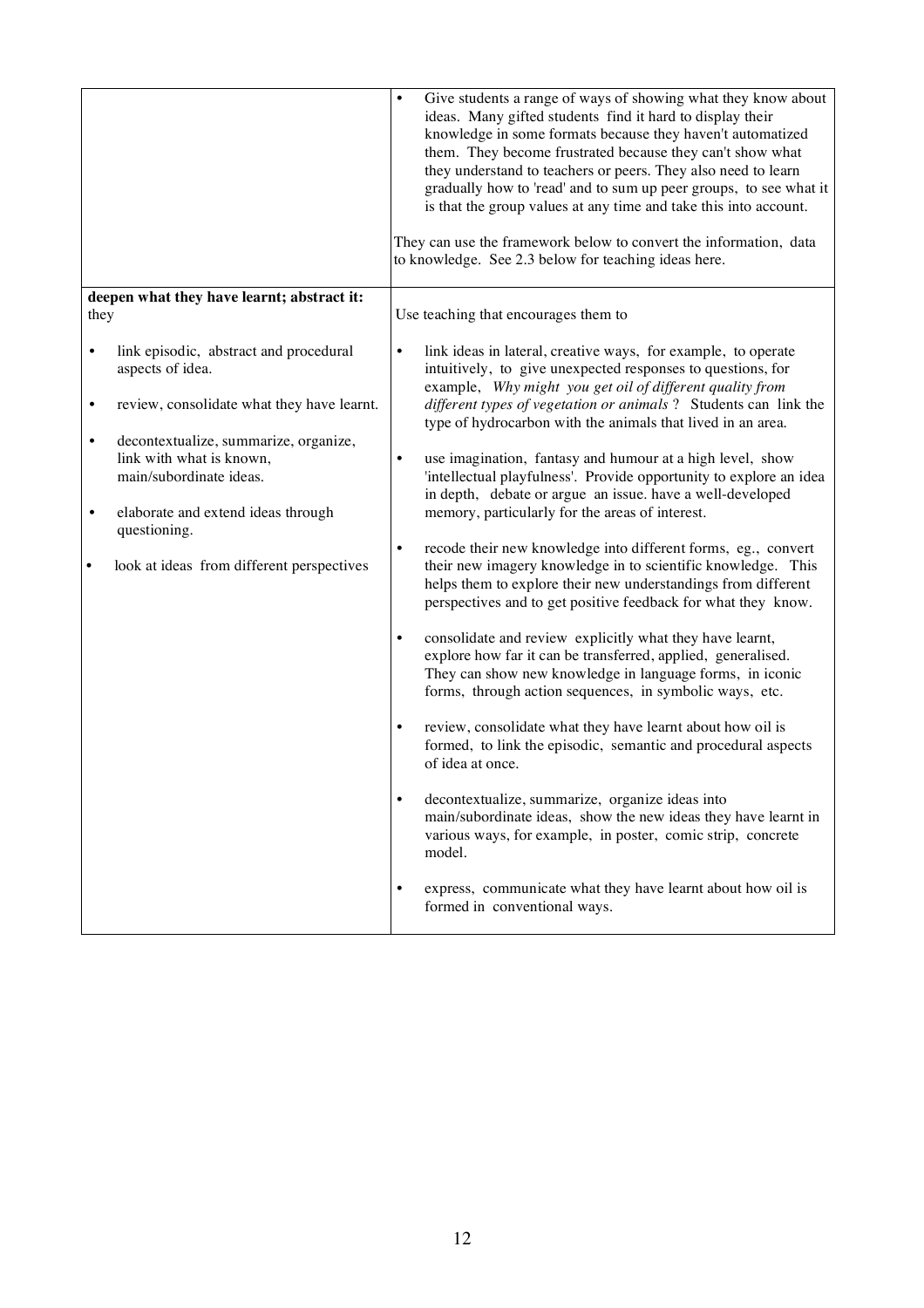| invest positive emotion in the new                                                                                                                                                                                                                | Have then discuss                                                                                                                                                                                                                                                                                                                                                                                           |  |  |
|---------------------------------------------------------------------------------------------------------------------------------------------------------------------------------------------------------------------------------------------------|-------------------------------------------------------------------------------------------------------------------------------------------------------------------------------------------------------------------------------------------------------------------------------------------------------------------------------------------------------------------------------------------------------------|--|--|
| knowledge: they are assisting by having them<br>invest positive emotion in the new knowledge.                                                                                                                                                     | • how the new ideas interested them, have increased their curiosity,                                                                                                                                                                                                                                                                                                                                        |  |  |
|                                                                                                                                                                                                                                                   | • the value of the new knowledge, how they could use the new<br>ideas and                                                                                                                                                                                                                                                                                                                                   |  |  |
|                                                                                                                                                                                                                                                   | • how it was their ability as students that allowed them to learn the<br>ideas at the level of complexity they did.                                                                                                                                                                                                                                                                                         |  |  |
| store what they have learnt in memory: they                                                                                                                                                                                                       | Have them say                                                                                                                                                                                                                                                                                                                                                                                               |  |  |
| store what they have learnt in memory when<br>they are more interested in the ideas.                                                                                                                                                              | the new ideas they have learnt as concisely as possible.<br>$\bullet$                                                                                                                                                                                                                                                                                                                                       |  |  |
|                                                                                                                                                                                                                                                   | how they have changed what they already knew.<br>$\bullet$                                                                                                                                                                                                                                                                                                                                                  |  |  |
|                                                                                                                                                                                                                                                   | how they might use the ideas in the future.<br>$\bullet$                                                                                                                                                                                                                                                                                                                                                    |  |  |
| identify how they learnt: they talk about how<br>they learnt the topic, the key learning actions<br>they used.<br>Many gifted students learn rapidly in<br>idiosyncratic ways, rather than being<br>programmed to think and it is useful for them | Have them identify new self-talk, self scripts, ways of thinking<br>$\bullet$<br>in historical ways, in the domain of history that they could use in<br>other areas of knowledge. What have you learnt about 'being an<br>historian? What are the types of questions historians ask? What<br>are the types of knowledge historians pursue?<br>Have them keep a record of the ways in which they pursued the |  |  |
| to reflect on how they went about learning.                                                                                                                                                                                                       | topic, the ways of thinking that worked for them. They can keep<br>a diary of how they worked through the topic, say whether<br>particular types of thinking strategies such as visualising worked.                                                                                                                                                                                                         |  |  |
| see themselves making progress                                                                                                                                                                                                                    | Have them review the knowledge they have gained, the questions<br>they can now answer, the directions they can move in the future.                                                                                                                                                                                                                                                                          |  |  |
| automatise what they have learnt:<br>many gifted students automatise what they<br>$\bullet$<br>have learnt in meaning ways rather than<br>through being taught rules.<br>they often do not automatise ideas by rote.                              | Have them review the links between ideas, try to compress the ideas<br>into a few 'chunks' of knowledge.                                                                                                                                                                                                                                                                                                    |  |  |
| transfer and generalise the new knowledge:                                                                                                                                                                                                        | Have them                                                                                                                                                                                                                                                                                                                                                                                                   |  |  |
| they show far transfer and generalise the new<br>knowledge far beyond the context in which it                                                                                                                                                     | suggest the key questions their new knowledge answers.<br>$\bullet$                                                                                                                                                                                                                                                                                                                                         |  |  |
| was taught                                                                                                                                                                                                                                        | analyse the new knowledge from a range of perspectives, for<br>$\bullet$<br>example, they formulate higher order Bloom-type questions, de<br>Bono 6 hats questions.                                                                                                                                                                                                                                         |  |  |
|                                                                                                                                                                                                                                                   | engage in 'far transfer' of the ideas.<br>٠                                                                                                                                                                                                                                                                                                                                                                 |  |  |
|                                                                                                                                                                                                                                                   | See 2.5 and 2.6 below for ideas here.                                                                                                                                                                                                                                                                                                                                                                       |  |  |
| organise what they have learnt for<br>assessment purposes                                                                                                                                                                                         | Have them decide how they will display their knowledge. Give<br>them functional ways in which they can communicate their new<br>knowledge.                                                                                                                                                                                                                                                                  |  |  |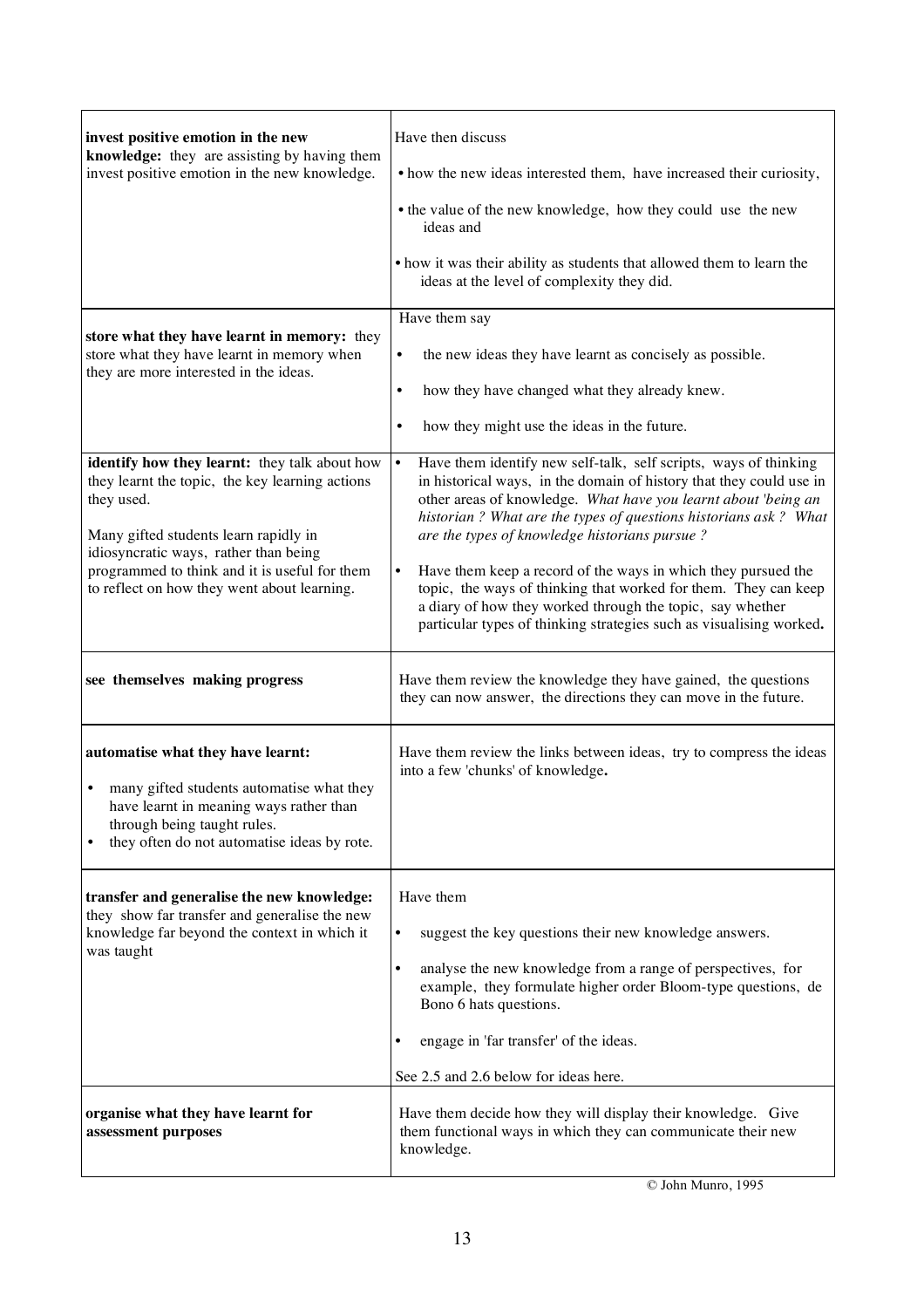# **Helping gifted history learners elaborate the ideas in a range of ways**

Students can be gifted in a range of knowledge areas. For an topic you are teaching, you can use activities that guide them to learn the new ideas in the various knowledge areas. The following frameworks show how this can be developed for the formation of oil and for teaching percentages.

| <b>Cultural-historical thinking</b>      | <b>Affective thinking</b>          | <b>Logico mathematical thinking</b> |
|------------------------------------------|------------------------------------|-------------------------------------|
| Think about the ideas in historical –    | Think about the ideas in emotional | Think about the ideas in            |
| cultural ways.                           | ways.                              | scientific ways.                    |
| When did these processes begin to occur  |                                    | What are some of the key            |
| ? How long did they take ?               |                                    | scientific concepts that are        |
| When did man begin to mine oil?          |                                    | mentioned?                          |
| How did cultural factors make the        |                                    | What scientific processes are       |
| mining of oil relevant or useful?        |                                    | involved?                           |
|                                          | The history of how oil was formed  |                                     |
| <b>Verbal linguistic thinking</b>        | <b>Imagery episodic thinking</b>   | <b>Action thinking</b>              |
| Read the data re oil forming.            | Collect pictures, diagrams of      | Think about the actions involved    |
| Paraphrase and summarise it. Tell        | how oil was formed. Visualise      | in forming oil.                     |
| yourself the questions it answers.       | specific instances.                | Build models of how oil was         |
| Interview an 'expert' about how oil was  | Reflect on these, analyse          | formed.                             |
| formed. What questions would you ask.    | specific instances. Note what      | Have students act out what could    |
| You be the expert being interviewed.     | they have in common.               | have happened to make oil.          |
| Prepare a 5 minute speech about how oil  | Draw diagrams that show how it     | Have them act out the various       |
| was formed.                              | formed.                            | changes.                            |
| Make up six easy and difficult questions | Develop an icon to represent the   | What are the key actions in         |
| for another group about how oil was      | process.                           | forming oil? If you wanted to       |
| formed.                                  |                                    | make oil in a factory, how would    |
| Debate the topic "There is likely to be  |                                    | you apply these actions?            |
| many still undiscovered oil reserves     |                                    |                                     |
| around the world.                        |                                    |                                     |
|                                          |                                    |                                     |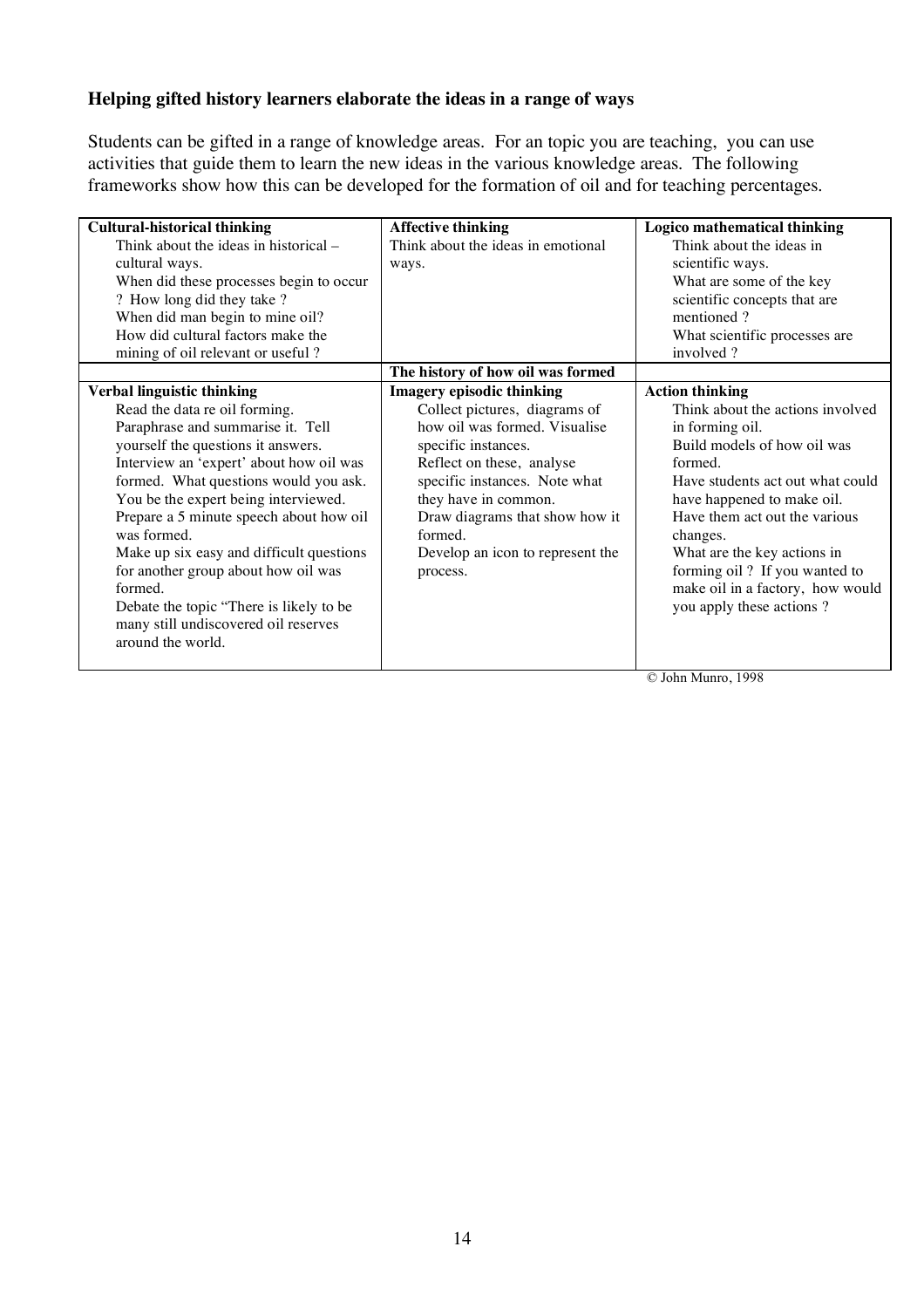| Learn new idea in particular cultural, social or<br>historical contexts                                                                                                                                          | Link new ideas in scientific- mathematical<br>ways                                                                                                                                                                                            | Link emotions/ feeling<br>with new ideas                                                                                   |
|------------------------------------------------------------------------------------------------------------------------------------------------------------------------------------------------------------------|-----------------------------------------------------------------------------------------------------------------------------------------------------------------------------------------------------------------------------------------------|----------------------------------------------------------------------------------------------------------------------------|
| How has evaporation been used in history ? (to<br>obtain drinking water, for refrigeration)<br>How is evaporation used in different cultures?<br>What problems does it cause?<br>How can communities control it? | Is there the same amount of water in a room<br>when a dish of water evaporates? How has it<br>changed? - same amount, change of state<br>What causes evaporation?<br>What matches evaporation for solids?<br>Why / when do things evaporate ? | What feelings would<br>you have if you<br>evaporated (light-<br>headed)<br>How might liquids that<br>are evaporating feel? |
| Draw attention to the cultural, historical aspects                                                                                                                                                               | learn ideas in symbols, abstract, ideas, to                                                                                                                                                                                                   | the feelings attitudes                                                                                                     |
| of ideas                                                                                                                                                                                                         | think about them in a general way                                                                                                                                                                                                             | linked with ideas                                                                                                          |

#### **EVAPORATION**

| Link new ideas in words, in sentences, in more                                                                                                                                                                                                                                                                                                                                                           | Link new ideas in particular contexts                                                                                                                                                                                                                                                                                                                                                                             | Learn the actions that go                                                                                                                                                                                                                                                            |
|----------------------------------------------------------------------------------------------------------------------------------------------------------------------------------------------------------------------------------------------------------------------------------------------------------------------------------------------------------------------------------------------------------|-------------------------------------------------------------------------------------------------------------------------------------------------------------------------------------------------------------------------------------------------------------------------------------------------------------------------------------------------------------------------------------------------------------------|--------------------------------------------------------------------------------------------------------------------------------------------------------------------------------------------------------------------------------------------------------------------------------------|
| <i>abstract ways</i>                                                                                                                                                                                                                                                                                                                                                                                     | and in images                                                                                                                                                                                                                                                                                                                                                                                                     | with the new ideas                                                                                                                                                                                                                                                                   |
| Brain-storm ideas -- concept map ---->network<br>map<br>Paraphrase, summarise text that explains<br>evaporation.<br>An evaporating liquid is interviewed. What<br>would it say?<br>Ask 6 hard questions about evaporation. Write<br>a story / play "Adventures of a liquid<br>evaporating"<br>When else would you use the word 'evaporate'<br>Discuss situations involving evaporation, what<br>happens. | Imagine, draw, collect situations in<br>which evaporation occurs<br>*<br>water on a dish<br>$\ast$<br>clothes drying on a line<br>*<br>petrol on the body of a car<br>*<br>vapour rising from sea<br>$\ast$<br>dry ice foaming.<br>Draw a comic strip of petrol evaporating<br>from body of a car<br>Useful icons for evaporation?<br>Classify instances of evaporating.<br>Make poster or snapshot of the ideas. | Make an action model of<br>evaporation (for example,<br>corks flying out of a shaken<br>jar).<br>Small groups of students act<br>out a gas evaporating.<br>Is there a reverse action to<br>evaporating?<br>Acting out a gas evaporating;<br>rising up, stretching,<br>spreading out. |
| think about the ideas in words, paraphrase or<br>summarise them, work on links between verbal                                                                                                                                                                                                                                                                                                            | Remind students to think about ideas in<br>real-life contexts, visualise them                                                                                                                                                                                                                                                                                                                                     | use actions to represent ideas,<br>to imagine the ideas changing                                                                                                                                                                                                                     |
| concepts                                                                                                                                                                                                                                                                                                                                                                                                 |                                                                                                                                                                                                                                                                                                                                                                                                                   |                                                                                                                                                                                                                                                                                      |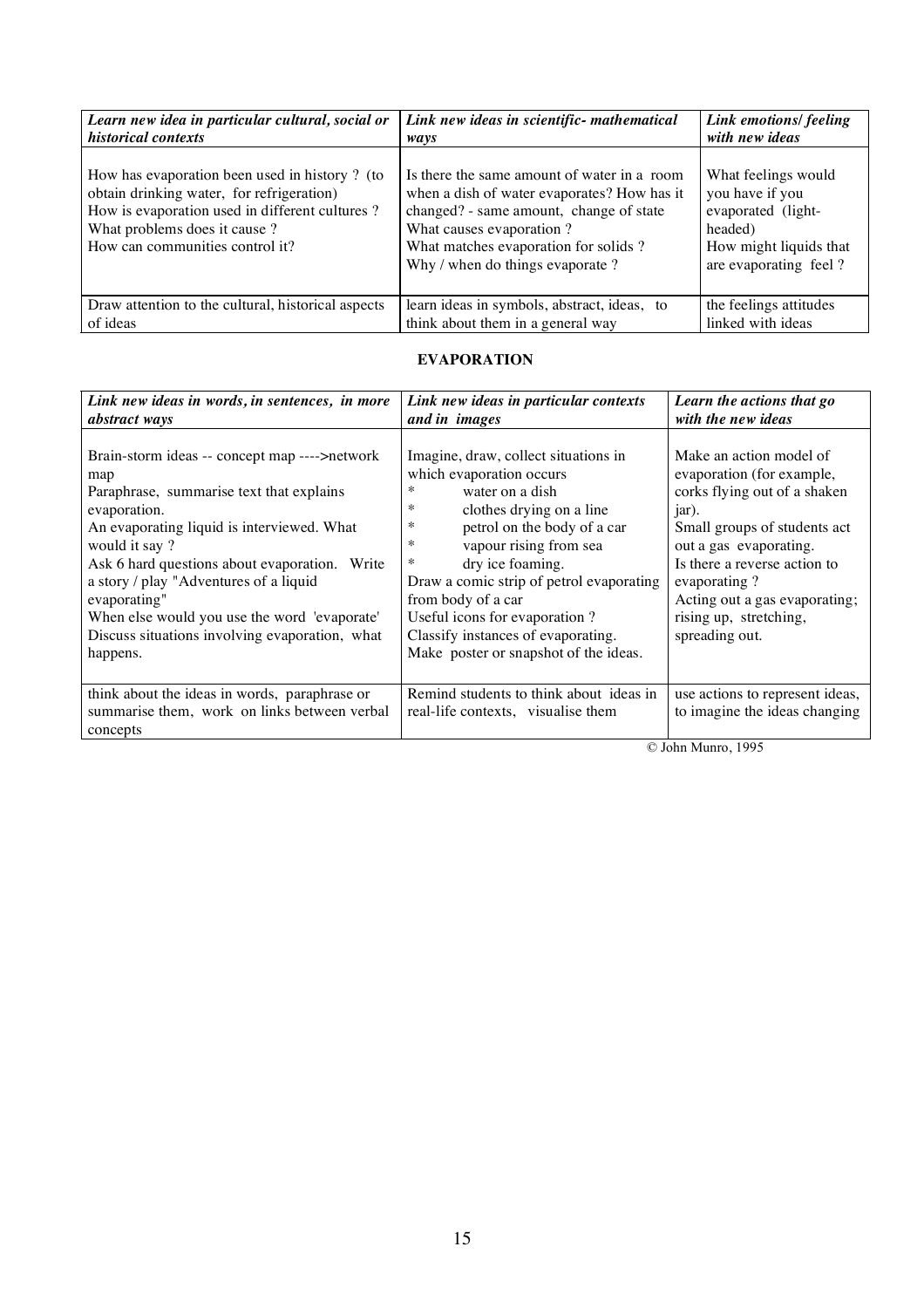The following framework shows the types of activities and questions students can be asked to build new ideas in each domain of knowledge :

| Learn new idea in particular cultural, social or   | Link new ideas in scientific- mathematical     | Link emotions/ feeling     |  |
|----------------------------------------------------|------------------------------------------------|----------------------------|--|
| historical contexts                                | ways                                           | with new ideas             |  |
| When was the idea first used?                      | Convert one idea into another.                 | What feelings would        |  |
| Why did it arise?                                  | Apply formulae, general procedures learnt      | you have if you were       |  |
| What problems did it help solve?                   | Invent, write your own procedures for          | the idea?                  |  |
| What cultures are more likely to use the ideas     | working out, solving the tasks / problems      | What feelings do you       |  |
| now?                                               | Prerequisite math knowledge for dealing with   | have about learning the    |  |
| Are matching ideas used in other cultures ? Is     | tasks / problems ?                             | ideas ? What feelings      |  |
| idea 'taboo' in some cultures?                     | Categorise tasks/ problems in different ways.  | does the idea produce?     |  |
| Will the idea be used in future?                   | Decide when to use idea. Write formulae,       | What feelings keep you     |  |
| ?How has the idea changed with other changes       | general statements for data.                   | learning/motivate you to   |  |
| for example, calculators                           | Identify the assumptions, logic, on which idea | learn the idea (curiosity, |  |
|                                                    | is based                                       | etc)                       |  |
|                                                    | Link idea with related<br>math-scientific      |                            |  |
|                                                    | ideas                                          |                            |  |
|                                                    | Write idea in math-scientific language         |                            |  |
|                                                    |                                                |                            |  |
| Draw attention to the cultural, historical aspects | learn ideas in symbols, abstract, ideas, to    | the feelings attitudes     |  |
| of ideas                                           | think about them in a general way              | linked with ideas          |  |

#### **Teaching an idea in each of the garden beds**

| Link new ideas in words, in sentences, in more<br><i>abstract ways</i> | Link new ideas in particular contexts<br>and in images | Learn the actions that go<br>with the new ideas |
|------------------------------------------------------------------------|--------------------------------------------------------|-------------------------------------------------|
| Develop ideas into a story.                                            | Collect pictures, experiences, episodes,               | 'Do' the idea by acting on                      |
| Brain-storm ideas ---> concept map--> network                          | draw, situations                                       | concrete and mental items.                      |
| map. Discuss "What<br>type of idea is it?                              | in which people the idea is used/appears               | What action do you do?                          |
| How is it like what I already know?"                                   |                                                        | Can you see simpler actions                     |
| Synonyms, antonyms. Slot idea into network                             | Reflect on, analyse specific instances                 | in the idea                                     |
| map                                                                    | Construct, build models for the ideas.                 | Act out symbolism                               |
| Verbalize the symbolism. Write article about                           | Discuss limitations of models                          | Is there an opposite action to                  |
| idea for school magazine                                               | Make videos of the ideas                               | the idea as an action?                          |
| Think aloud working through tasks. What are                            | Draw a comic strip of the sequence of                  | Make up models to show the                      |
| useful things to say ?                                                 | ideas, to show steps, etc.                             | idea.                                           |
| Teach peers to solve problems.                                         | Draw diagram of ideas What do all                      | What other actions are like                     |
| Where does word come from ? Glossary                                   | instances share?                                       | the idea?                                       |
| Make up 6 difficult tasks Debate aspects of the                        | Invent icons of the idea                               | What is special about the                       |
| idea.                                                                  | Visualize, imagine new contexts in                     | action?                                         |
|                                                                        | which ideas can be used.                               |                                                 |
|                                                                        |                                                        |                                                 |
| think about the ideas in words, paraphrase or                          | Remind students to think about ideas in                | use actions to represent ideas,                 |
| summarise them, work on links between verbal                           | real-life contexts, visualise them                     | to imagine the ideas changing                   |
| concepts                                                               |                                                        |                                                 |

© John Munro, 1995

*How well does your teaching match how gifted learners learn ?* Teachers need to evaluate the teaching procedures they use to check that they match how gifted and talented students learn. You can use the following set of criteria to review the extent to which your teaching fosters the learning characteristics of students who are gifted.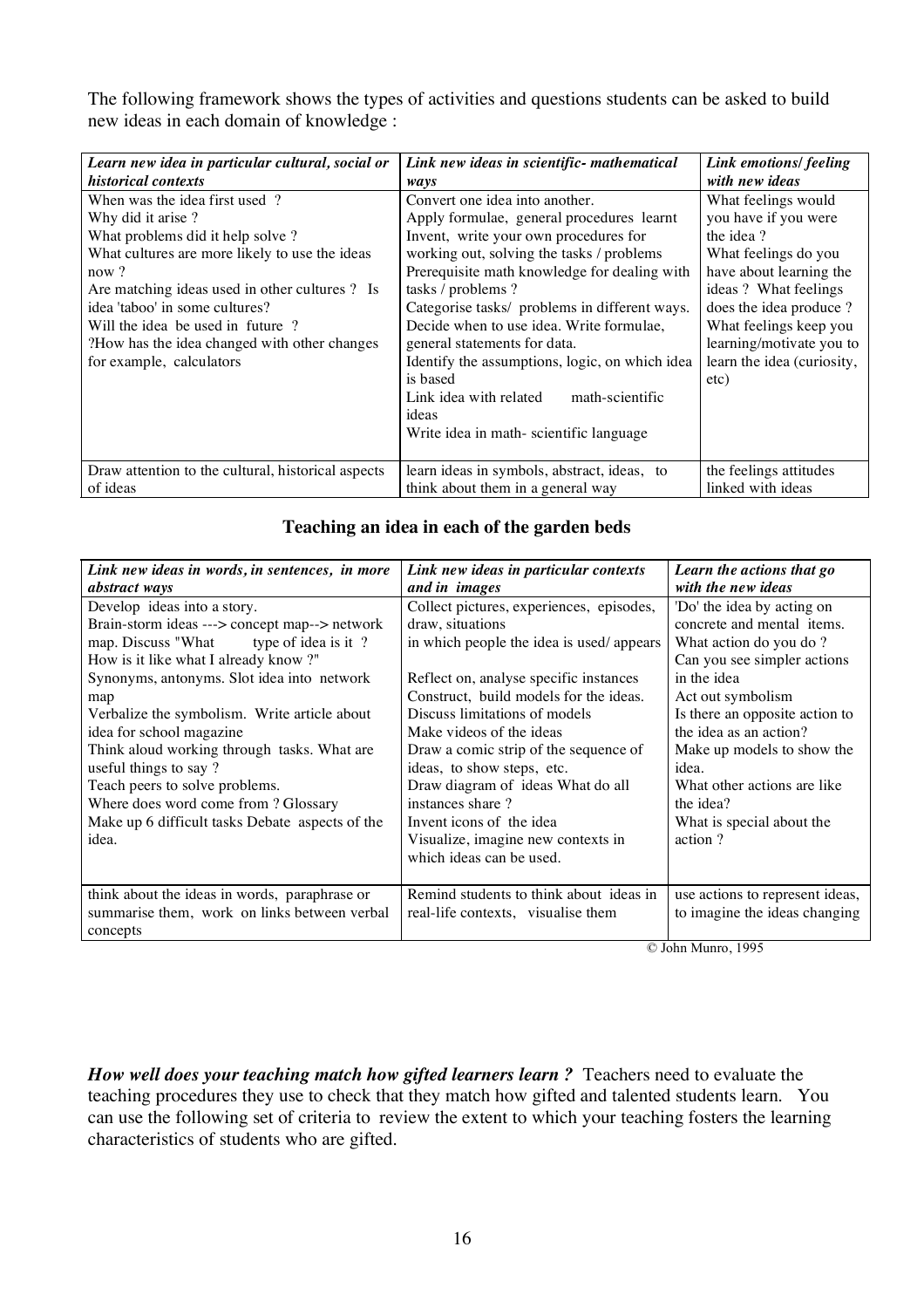| How often would you                                                                                                                    | Not Some- Al                                                                                                                                                                              |
|----------------------------------------------------------------------------------------------------------------------------------------|-------------------------------------------------------------------------------------------------------------------------------------------------------------------------------------------|
|                                                                                                                                        | at all times ways                                                                                                                                                                         |
| introduce ideas as real-life problems that students solve                                                                              | $\begin{array}{c} \square \; \square \; \square \; \square \end{array}$                                                                                                                   |
| ask students to suggest questions the teaching might answer?                                                                           | 00000                                                                                                                                                                                     |
| have students guess particular outcomes and then check them?                                                                           |                                                                                                                                                                                           |
| use novelty?                                                                                                                           | $\sqcap$ $\sqcap$ $\sqcap$<br>$\Box$                                                                                                                                                      |
| use open-ended tasks in which the students frame up questions and an action plan ?                                                     | $\sqcap$ $\sqcap$<br>$\Box$<br>$\Box$                                                                                                                                                     |
| use fantasy and imagination to develop ideas?                                                                                          | $\begin{array}{ccc} \square & \square & \square & \square \end{array}$                                                                                                                    |
| have students pursue spontaneously their own interests in maths?                                                                       | $\Box$ $\Box$ $\Box$<br>$\Box$                                                                                                                                                            |
| have learners see where they are on their 'journey' through a topic ?                                                                  | $\begin{array}{ccc} \square & \square & \square \end{array}$<br>$\Box$                                                                                                                    |
| provide them with a programme of topics?                                                                                               | $\Box$ $\Box$<br>$\Box$                                                                                                                                                                   |
| help them see their learning pathway is predictable from what they know?                                                               | $\sqcap$ $\sqcap$ $\sqcap$                                                                                                                                                                |
| have learners describe / draw parts of their 'journey through a topic ?                                                                | $\Box$ $\Box$<br>$\Box$                                                                                                                                                                   |
| ask students to draw / talk about what they know about the topic ?                                                                     | $\Box$ $\Box$<br>$\Box$                                                                                                                                                                   |
| remind students to link the new idea with what they know?                                                                              | $\begin{array}{ccc} \square & \square & \square \end{array}$<br>$\Box$                                                                                                                    |
| ask students to brainstorm topic                                                                                                       | $\Box$ $\Box$<br>$\Box$                                                                                                                                                                   |
| ask students to collect everyday information about the topic ?                                                                         | 0000                                                                                                                                                                                      |
| have students ask questions about the topic?                                                                                           | $\begin{array}{c} 0 \\ 0 \\ 0 \\ \end{array}$                                                                                                                                             |
| use co-operative sharing activities in which students share and pool their thoughts about the                                          | $\begin{array}{ccc} \square & \square & \square & \square \end{array}$                                                                                                                    |
| topic to be learnt                                                                                                                     | $\overline{\mathsf{D}}$ $\mathsf{D}$                                                                                                                                                      |
| have students recode imagery/ action knowledge into a verbal form?                                                                     | ⊓<br>$\Box$<br>$\Box$<br>$\sqcap$ $\sqcap$                                                                                                                                                |
| use activities to automatise students' prerequisite knowledge ?                                                                        | $\Box$<br>$\Box$ $\Box$<br>$\Box$                                                                                                                                                         |
| respond emotionally to what they know about the topic?                                                                                 | $\begin{array}{ccc} \square & \square & \square & \square \end{array}$                                                                                                                    |
| say what they will do to learn the ideas?                                                                                              | $\begin{array}{c} \mathbf{0} & \mathbf{0} & \mathbf{0} & \mathbf{0} \end{array}$                                                                                                          |
| see that what they already know is useful and relevant ?                                                                               | $\begin{array}{ccc} \square & \square & \square & \square \end{array}$                                                                                                                    |
| act out the ideas they are learning?<br>visualise the new ideas by teaching them to use icons and then to form mental pictures for the | $\Box$ $\Box$<br>$\Box$                                                                                                                                                                   |
| ideas?                                                                                                                                 |                                                                                                                                                                                           |
| learn mental actions to match the physical actions?                                                                                    | $\sqcap$ $\sqcap$<br>$\Box$<br>$\Box$                                                                                                                                                     |
| talk about their changing knowledge of a topic ?                                                                                       | $\Box$<br>$\Box$<br>□                                                                                                                                                                     |
| show what they know first in familiar ways?                                                                                            | $\Box$                                                                                                                                                                                    |
| learn positive attitudes to the ideas they are learning?                                                                               | $\begin{array}{c} \mathbf{0} & \mathbf{0} & \mathbf{0} & \mathbf{0} \end{array}$                                                                                                          |
| integrate contextual, abstract, procedural and emotional aspects of ideas they are learning ?                                          | $\begin{array}{ccc} \circ & \circ & \circ & \circ \end{array}$                                                                                                                            |
| look at the new ideas from various angles                                                                                              | $\overline{\mathbf{O}} \hspace{0.1cm} \overline{\mathbf{O}} \hspace{0.1cm} \overline{\mathbf{O}} \hspace{0.1cm} \overline{\mathbf{O}}$                                                    |
| put their knowledge of a topic into categories ?                                                                                       | $\begin{array}{c} \mathbf{0} & \mathbf{0} & \mathbf{0} & \mathbf{0} \end{array}$                                                                                                          |
| manipulate the conventional symbolism describing / talking about the new ideas?                                                        | $\Box$<br>$\Box$ $\Box$<br>$\Box$                                                                                                                                                         |
| remind students to think about the ideas they are learning, reflect both on what they have                                             | $\Box$<br>$\Box$<br>$\Box$                                                                                                                                                                |
| learnt and how might the ideas be used in the future?                                                                                  |                                                                                                                                                                                           |
| teach them to talk about the thinking they use while doing a topic?                                                                    | $\begin{array}{c} \mathbf{0} & \mathbf{0} & \mathbf{0} & \mathbf{0} & \mathbf{0} \end{array}$                                                                                             |
| have students assemble and add to their list of useful learning strategies ?                                                           | 00000                                                                                                                                                                                     |
| teach them how to plan their way through tasks?                                                                                        | 00000<br>$\begin{array}{c c} \textcolor{red}{\mathbf{0} } \textcolor{red}{\mathbf{0} } \textcolor{red}{\mathbf{0} } \textcolor{red}{\mathbf{0} } \textcolor{red}{\mathbf{0}} \end{array}$ |
| teach them to see possible 'danger areas, dead-ends in tasks ?                                                                         | $\begin{array}{c} \circ \\ \circ \\ \circ \end{array}$                                                                                                                                    |
| at the end of a lesson review and say what they have learnt?                                                                           | $\begin{array}{c} \circ \\ \circ \\ \circ \end{array}$                                                                                                                                    |
| tick off where they are now on their journey through maths?                                                                            | $\begin{array}{c} \textbf{0} & \textbf{0} & \textbf{0} & \textbf{0} \\ \end{array}$                                                                                                       |
| respond emotionally to the ideas they learn, discuss their feelings ?                                                                  | 00000                                                                                                                                                                                     |
| see the usefulness or value of the ideas?                                                                                              | 00000                                                                                                                                                                                     |
| value themselves as learners, see that it was what they did?                                                                           | σ                                                                                                                                                                                         |
| comment on how they are feeling while learning a topic?<br>see that curiosity and a positive attitudes to enquiry is valued?           | $\begin{array}{c} \circ \\ \circ \\ \circ \end{array}$                                                                                                                                    |
| attribute their success functionally ' ?                                                                                               |                                                                                                                                                                                           |
| see themselves as masters of the topic they are learning?                                                                              | $\begin{array}{c} \square \; \square \; \square \; \square \end{array}$<br>0                                                                                                              |
| draw pictures to remind themselves of ideas they have learnt?                                                                          | $\Box$<br>$\Box$<br>$\Box$<br>□                                                                                                                                                           |
| say what do the ideas remind them of ?                                                                                                 | $\begin{array}{c} \square \; \square \; \square \end{array}$<br>$\Box$<br>□                                                                                                               |
| think of things that can help them remember the idea?                                                                                  | $\begin{array}{c} \bullet & \bullet & \bullet & \bullet \end{array}$<br>□                                                                                                                 |
| speed up recalling the ideas and using them?                                                                                           | $\begin{array}{c c} \textcolor{red}{\mathbf{0}} & \textcolor{red}{\mathbf{0}} & \textcolor{red}{\mathbf{0}} & \textcolor{red}{\mathbf{0}} \\ \end{array}$                                 |
|                                                                                                                                        |                                                                                                                                                                                           |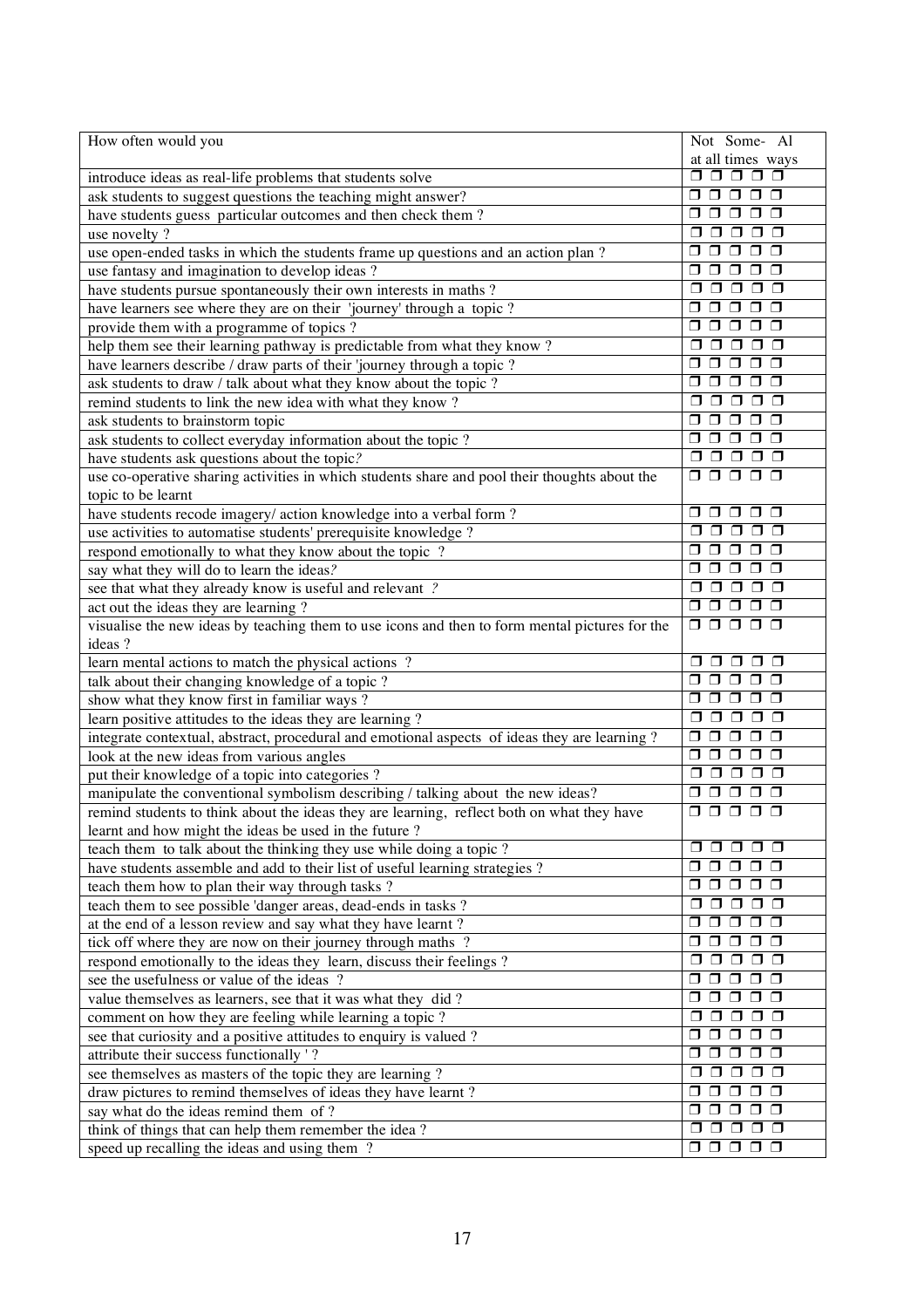## *To produce an enquiry that GATS students may pursue for a topic you will teach* To

differentiate the teaching to accommodate the learning characteristics of GATS, we need to develop an enquiry that allows these students to develop further the topic we are teaching the regular class at any time. We need to elaborate the topic that we will teach as well as differentiating the teaching we will put in place. This topic needs to run in parallel with some of the regular classroom teaching for this topic.

A framework for analysing the topic is provided in the following:

| Guideline for differentiating the topic for GATS                                                                                                                                                                                                                                                                                                                                                                                                   | Application to the space concept                                                                                                                                                                                                            |
|----------------------------------------------------------------------------------------------------------------------------------------------------------------------------------------------------------------------------------------------------------------------------------------------------------------------------------------------------------------------------------------------------------------------------------------------------|---------------------------------------------------------------------------------------------------------------------------------------------------------------------------------------------------------------------------------------------|
| Analyse the topic that the regular students will be<br>required to learn : This topic requires students to<br>language of common 2-D and 3-D shapes and to<br>categorise, identify a pattern.                                                                                                                                                                                                                                                      | The topic aims to help students recognise, describe and name<br>common 2-D shapes such as right-angled and equilateral<br>triangles and talk about them using conventional language                                                         |
| Try to identify more complex versions of the topic, for<br>example<br>Question one or more concepts that underpin or<br>shape an idea or topic.<br>Imagine / apply the ideas in different situations, at<br>$\bullet$<br>future times (whether they might be used /<br>modified in the future)- aim to have students make<br>far transfer                                                                                                          | Analysing and talking about the properties of clusters of<br>common 2-D shapes such as right-angled and equilateral<br>triangles.                                                                                                           |
| Frame up questions that relate to these ideas. Select<br>questions that link back to the understanding of the<br>class.<br>To generate challenge tasks, bring together the two<br>key ideas they need to learn. Develop activities that<br>encourage GATS to<br>be intrinsically motivated to learn.<br>'take ideas apart', question and extend them by<br>$\bullet$<br>linking with what they know. and to say what<br>they think, possibilities. | I want the students to think about the perimeter, angle<br>properties and area of the clusters of triangles. I won't teach<br>these properties directly but I would the students to research<br>them and to synthesise their understanding. |
| Estimate / clarify what students may already know<br>about the topic.<br>You may need to have a set of tasks to see how much of<br>the content you will teach to the class as a whole is<br>already known by the GATS students.                                                                                                                                                                                                                    | Recognise triangles, discriminate them from other shapes.                                                                                                                                                                                   |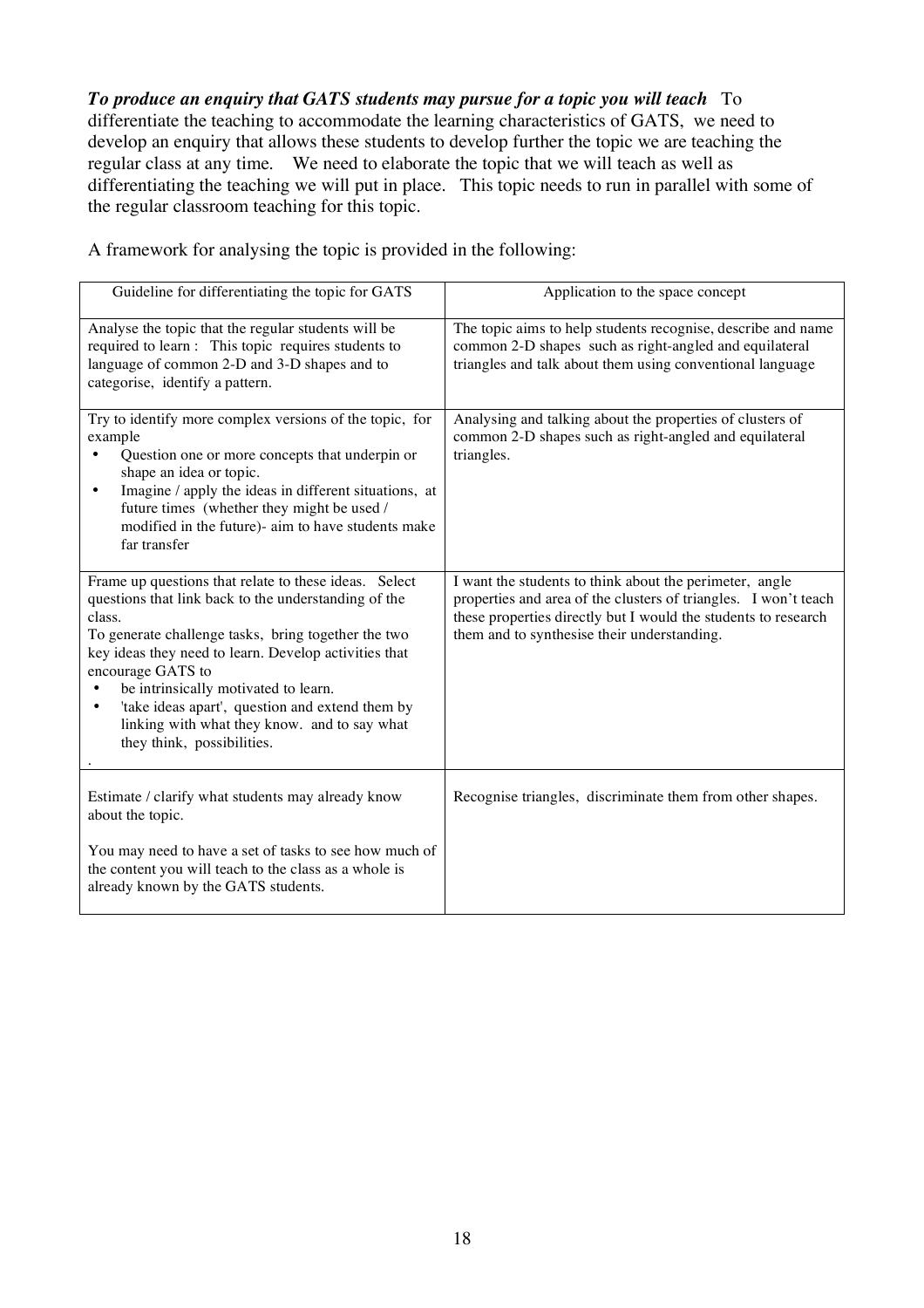| Develop the idea initially in particular contexts first by<br>unpacking the concept. Set up the activities so that<br>students can research, analyse and evaluate each idea,<br>make links with what they know. Work out activities<br>that allow GATS to think<br>creatively, to be intuitive, think in terms of<br>possibilities, speculate, predict<br>$\bullet$<br>critically, to evaluate new ideas in terms of what<br>they already know<br>$\bullet$<br>logically, to apply their existing maths knowledge<br>of the topic<br>$\bullet$<br>by problem solving, to decide how they might trial<br>a set of ideas, reflect on their trialing, gather data<br>$\bullet$<br>in terms of their purpose, unanswered questions<br>$\bullet$<br>by generalising, transferring, synthesising<br>Synthesise their new understanding. Use activities in | Analyse and describe isosceles right angled triangles, first<br>clusters of 2 triangles, clusters of 3 triangles and then,<br>clusters of 4 triangles.<br>Link the area of clusters of triangles with areas of squares,<br>rectangles.<br>Look for examples of polyabolos in squares in real world<br>situations such as architecture, artwork, ornaments and<br>jewellery, symbols. Why are they used in each type of<br>situation?<br>Predict and compare the size of the squares and rectangles |        |      |       |
|-----------------------------------------------------------------------------------------------------------------------------------------------------------------------------------------------------------------------------------------------------------------------------------------------------------------------------------------------------------------------------------------------------------------------------------------------------------------------------------------------------------------------------------------------------------------------------------------------------------------------------------------------------------------------------------------------------------------------------------------------------------------------------------------------------------------------------------------------------|----------------------------------------------------------------------------------------------------------------------------------------------------------------------------------------------------------------------------------------------------------------------------------------------------------------------------------------------------------------------------------------------------------------------------------------------------------------------------------------------------|--------|------|-------|
| which students                                                                                                                                                                                                                                                                                                                                                                                                                                                                                                                                                                                                                                                                                                                                                                                                                                      | that can be made from pentabolos, tetrabolos and triabolos.                                                                                                                                                                                                                                                                                                                                                                                                                                        |        |      |       |
| identify and talk about shared patterns, generalise,<br>$\bullet$<br>look for rules and why they work                                                                                                                                                                                                                                                                                                                                                                                                                                                                                                                                                                                                                                                                                                                                               | Solve word problems.                                                                                                                                                                                                                                                                                                                                                                                                                                                                               |        |      |       |
| synthesise, draw together or integrate aspects of<br>$\bullet$                                                                                                                                                                                                                                                                                                                                                                                                                                                                                                                                                                                                                                                                                                                                                                                      | Compare patterns with other triangle clusters.                                                                                                                                                                                                                                                                                                                                                                                                                                                     |        |      |       |
| the new ideas into a 'big picture'.                                                                                                                                                                                                                                                                                                                                                                                                                                                                                                                                                                                                                                                                                                                                                                                                                 |                                                                                                                                                                                                                                                                                                                                                                                                                                                                                                    |        |      |       |
| Draw the principles together into a body of knowledge                                                                                                                                                                                                                                                                                                                                                                                                                                                                                                                                                                                                                                                                                                                                                                                               |                                                                                                                                                                                                                                                                                                                                                                                                                                                                                                    |        |      |       |
| Throughout the sequence use tasks that<br>$\bullet$                                                                                                                                                                                                                                                                                                                                                                                                                                                                                                                                                                                                                                                                                                                                                                                                 |                                                                                                                                                                                                                                                                                                                                                                                                                                                                                                    |        |      |       |
| Have a balance between tasks that allow both<br>convergent and divergent thinking.                                                                                                                                                                                                                                                                                                                                                                                                                                                                                                                                                                                                                                                                                                                                                                  | To what extent do the tasks allow<br>both convergent and divergent                                                                                                                                                                                                                                                                                                                                                                                                                                 | little | Some | A lot |
| Are unusual in various ways and lead to<br>$\bullet$                                                                                                                                                                                                                                                                                                                                                                                                                                                                                                                                                                                                                                                                                                                                                                                                | thinking?                                                                                                                                                                                                                                                                                                                                                                                                                                                                                          |        |      |       |
| unexpected outcomes                                                                                                                                                                                                                                                                                                                                                                                                                                                                                                                                                                                                                                                                                                                                                                                                                                 | unexpected outcomes ?                                                                                                                                                                                                                                                                                                                                                                                                                                                                              |        |      |       |
| Allow intrinsically motivated activity<br>$\bullet$                                                                                                                                                                                                                                                                                                                                                                                                                                                                                                                                                                                                                                                                                                                                                                                                 | intrinsically motivated activity                                                                                                                                                                                                                                                                                                                                                                                                                                                                   |        |      |       |
| allow high task commitment<br>allow,<br>$\bullet$                                                                                                                                                                                                                                                                                                                                                                                                                                                                                                                                                                                                                                                                                                                                                                                                   | high task commitment                                                                                                                                                                                                                                                                                                                                                                                                                                                                               |        |      |       |
| draw in various aspects of maths knowledge<br>$\bullet$                                                                                                                                                                                                                                                                                                                                                                                                                                                                                                                                                                                                                                                                                                                                                                                             | a high level of student initiative                                                                                                                                                                                                                                                                                                                                                                                                                                                                 |        |      |       |
| encourage the students t<br>$\bullet$                                                                                                                                                                                                                                                                                                                                                                                                                                                                                                                                                                                                                                                                                                                                                                                                               | various areas of maths knowledge                                                                                                                                                                                                                                                                                                                                                                                                                                                                   |        |      |       |
|                                                                                                                                                                                                                                                                                                                                                                                                                                                                                                                                                                                                                                                                                                                                                                                                                                                     | creative / intuitive/ divergent<br>thinking about maths ideas?                                                                                                                                                                                                                                                                                                                                                                                                                                     |        |      |       |
| Report, share and display their new knowledge                                                                                                                                                                                                                                                                                                                                                                                                                                                                                                                                                                                                                                                                                                                                                                                                       |                                                                                                                                                                                                                                                                                                                                                                                                                                                                                                    |        |      |       |
|                                                                                                                                                                                                                                                                                                                                                                                                                                                                                                                                                                                                                                                                                                                                                                                                                                                     |                                                                                                                                                                                                                                                                                                                                                                                                                                                                                                    |        |      |       |

Describe what you want as a content outcome for the GATS: for the GATS to know about the side, area and angle properties of sets of triangles, to transform mentally sets of triangles and to synthesise the sets of triangles into other geometric shapes.

| Content                 | Thinking skills : how will the  | Research skills | How students will show what they  |
|-------------------------|---------------------------------|-----------------|-----------------------------------|
|                         | students think about the ideas? | and resources?  | have learnt                       |
| Patterns, trends in the | Plan, trial, analyse, evaluate, |                 | GATS show what they have learnt   |
| side, area and angle    | compare, mentally rotate and    |                 | about polyabolos and polyequilats |
| properties of sets of   | translate shapes, synthesise    |                 | in a poster, a power point        |
| triangles and how these |                                 |                 | presentation, a set of games they |
| link with other         |                                 |                 | teach their peers.                |
| geometric shapes        |                                 |                 |                                   |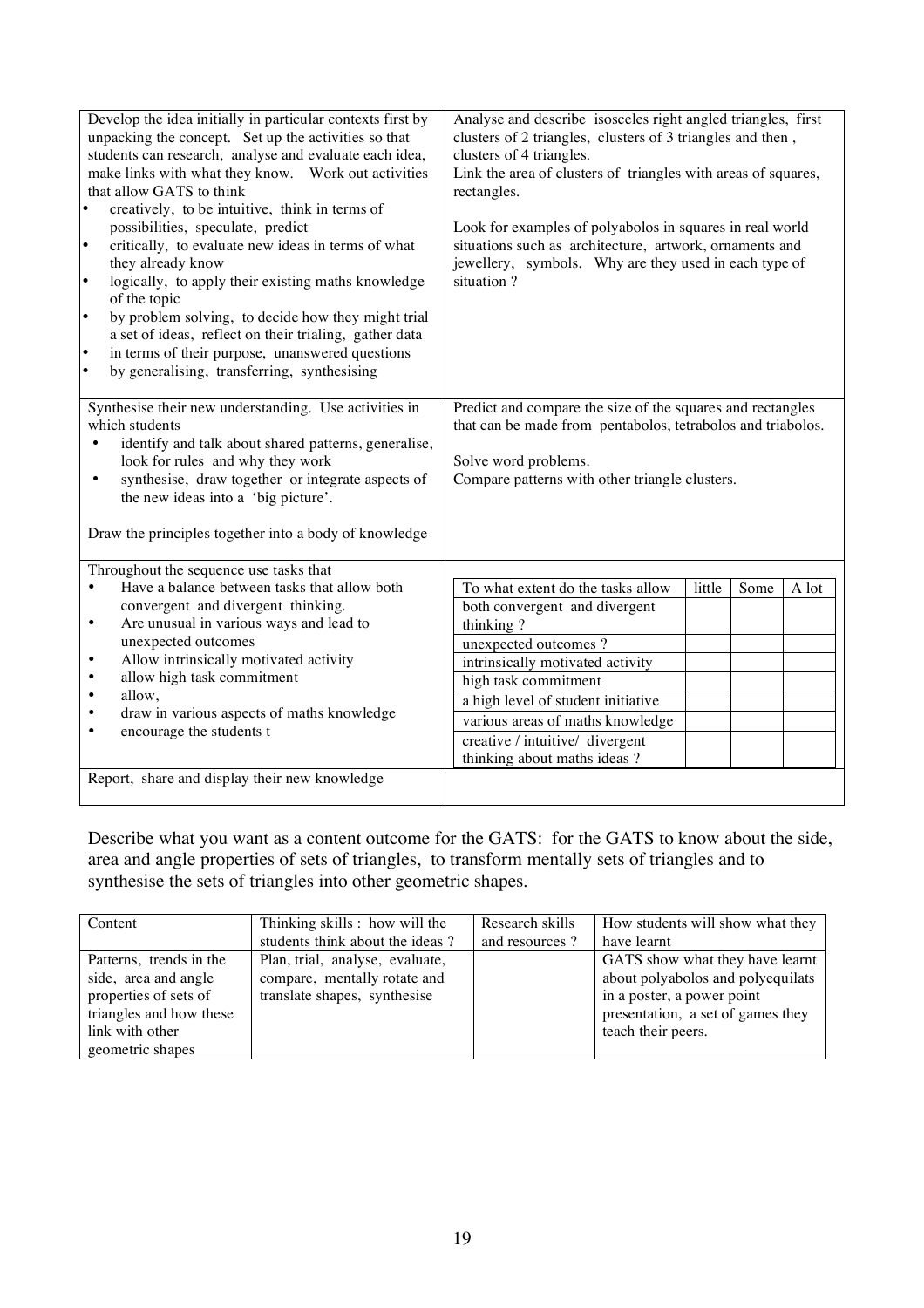# **Fostering a learning climate for teaching gifted and talented learners**

The appropriate classroom climate is important for optimizing gifted and talented learning. The learning characteristics and profiles of these students indicates the optimal aspects of a positive climate. Some of these are shown in the following table.

| Encourage students    | Help them learn to deal with boredom. Where this arises,                                          |
|-----------------------|---------------------------------------------------------------------------------------------------|
| to learn              | help them see open-ended aspects of the ideas                                                     |
| spontaneously.        | encourage them to teach you about the ideas<br>$\bullet$                                          |
|                       | try to make up games involving the ideas<br>$\bullet$                                             |
| Provide opportunity   | foster interest in problem solving contexts such as conservation, population change,<br>$\bullet$ |
| for the self-driven   | climate change, waste disposal                                                                    |
| learning              | encourage student selection of learning materials<br>$\bullet$                                    |
|                       | encourage students to both produce and consume of new ideas<br>$\bullet$                          |
|                       | encourage communication with similar-minded students<br>$\bullet$                                 |
| Increase student      | $\bullet$<br>Internet, data bases, computer, library                                              |
| awareness of the      | teach them how to access sources in community, for example, business, interest<br>$\bullet$       |
| range of available    | groups (for example, historical societies), specialist scientific institutions (zoo,              |
| resources             | museum, marine societies), cultural institutions (National Gallery)                               |
| Foster students'      | These students may not find suitable role-models in the peer group. Help them                     |
| interest in others    | see they are not alone<br>$\bullet$                                                               |
| who were / are gifted | see options, how others dealt with the types of problems they face                                |
|                       | Biographies of gifted scientists, writers, artists can provide support.                           |
|                       |                                                                                                   |
| Encourage learning    | Examples                                                                                          |
| outside of school,    | debating                                                                                          |
| work with similar     | drama groups, dance, ballet                                                                       |
| thinking peers who    | sporting groups                                                                                   |
| can be models         | pen pals, Internet pal                                                                            |
| Help them keep their  | They often show an advanced 'moral conscious'. Although their logic is adequate here,             |
| sensitivities in      | their lack of experiences limits the options that they can see for themselves or others.          |
|                       |                                                                                                   |
| perspective.          | They may have difficulty resolving inner conflicts, unsure of themselves.                         |
| Help students         | They may not value their exceptional abilities, know how to show what they know so that           |
| understand their      | it fits with peer expectations and feel different and alienated because they don't get the        |
| giftedness            | necessary positive affirmation but not understand why. They need to know that<br>$\bullet$        |
|                       | not all students learn in the same way, although some people might think they should              |
|                       | they may be strong in some areas but not in others<br>$\bullet$                                   |
|                       | some peers may not understand what they say or know                                               |
| Help them improve     | They may have difficulty identifying with a peer group, feel they have less in common             |
| their peer group      | with peers, (their peers may not comprehend their ideas and they feel that there is               |
| social interaction    | something wrong with them) and have difficulty communicating with same-age peers                  |
| skills                | because of interest difficulties, while older children find them emotionally immature.            |
|                       | They seem 'the odd one out', experience loneliness and isolation and not feel part of any         |
|                       | group. They are often sensitive to rejection by others and over-conform in the peer-group         |
|                       | so that they do not appear different. They may                                                    |
|                       | want to dominate peer groups and group interactions and to direct group activities                |
|                       | be less carefree and easy-going as class peers but instead are more serious.                      |
|                       | have difficulty understanding and valuing the learning of others, be irritated by class           |
|                       | peers who do not understand the ideas at the same depth.                                          |
|                       | lack confidence in peer interactions, have difficulty trusting others<br>$\bullet$                |
|                       | • feel for others and events in the world, worry about children who they see being unfairly       |
|                       | treated, take on the problems of others and world problems as personally affecting                |
|                       | them, they have a heightened awareness of moral values,                                           |
|                       | You can help them                                                                                 |
|                       | see what they do have in common with peers                                                        |
|                       | learn more effectively in peer group, set up situations in which they engage in group             |
|                       | problem-solving and sharing activities                                                            |
|                       | learn the skills necessary for joining in peer group activities                                   |
|                       | understand that not all children think in the same way<br>٠                                       |
|                       | learn how to show peers what they know in acceptable ways<br>٠                                    |
| Help them extend      | teach students different types of questions to ask about set topics<br>$\bullet$                  |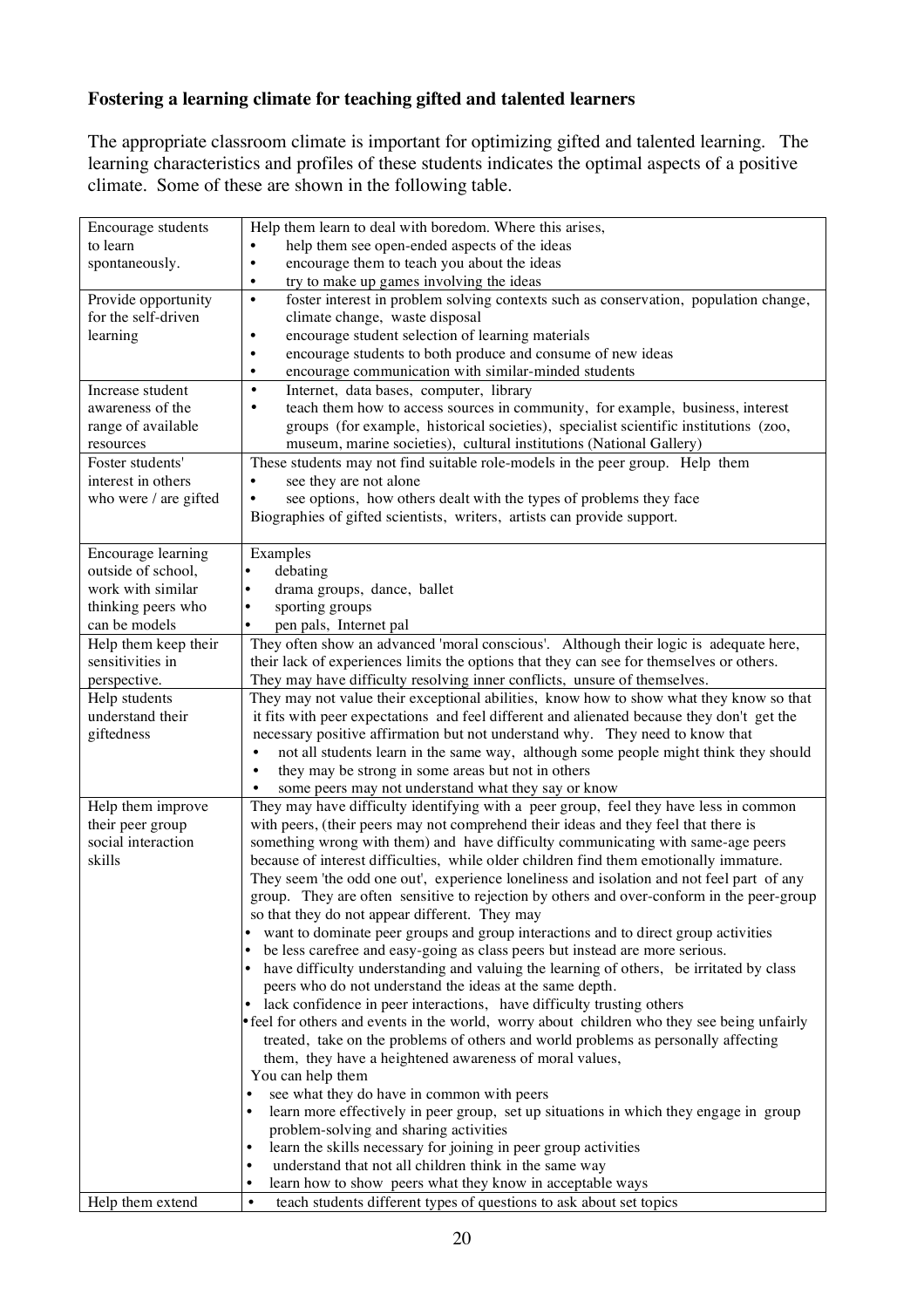| and integrate their   | help them learn ways of researching topics of interest, for example,                    |  |
|-----------------------|-----------------------------------------------------------------------------------------|--|
| knowledge             | encourage them to investigate real problems in everyday life                            |  |
|                       | encourage them to see tasks as open-ended challenges                                    |  |
|                       | provide suitable role-models for learning; mentors, Night of Notables.                  |  |
| Gifted students       | Help them use their independence as learners in functional ways. Present ideas as       |  |
| manage their          | challenges or problems. Students generate their directions for pursuing them.           |  |
| learning effectively. | The teaching can                                                                        |  |
|                       | give learners increased opportunity to make decisions about what and how they will      |  |
|                       | learn and how they will manage the learning                                             |  |
|                       | allow to learn independently and to direct their learning, to have time to operate<br>٠ |  |
|                       | independently                                                                           |  |
|                       | teach students to improve how they learn,<br>$\bullet$                                  |  |
|                       | Encourage them to say how they went about thinking and learning.                        |  |
| These students often  | They show an 'asynchrony' in development so that they may                               |  |
| show uneven rates of  | present as emotionally or physically immature.<br>٠                                     |  |
| development.          | show specific learning disabilities in particular areas, for example rote learning,     |  |
|                       | spelling, handwriting, rote recall of arithmetic information.                           |  |
|                       | 100 <sub>0</sub><br>$\sim$ $\sim$ $\sim$ $\sim$                                         |  |

## **Differentiating any topic you will teach using the gifted teaching framework**

You can use the teaching framework to guide the learning of any gifted and talented learner or group of students. The framework below provides a sequence of 'cues' and 'prompts' that you can use to differentiate the teaching for each phase of knowledge enhancement.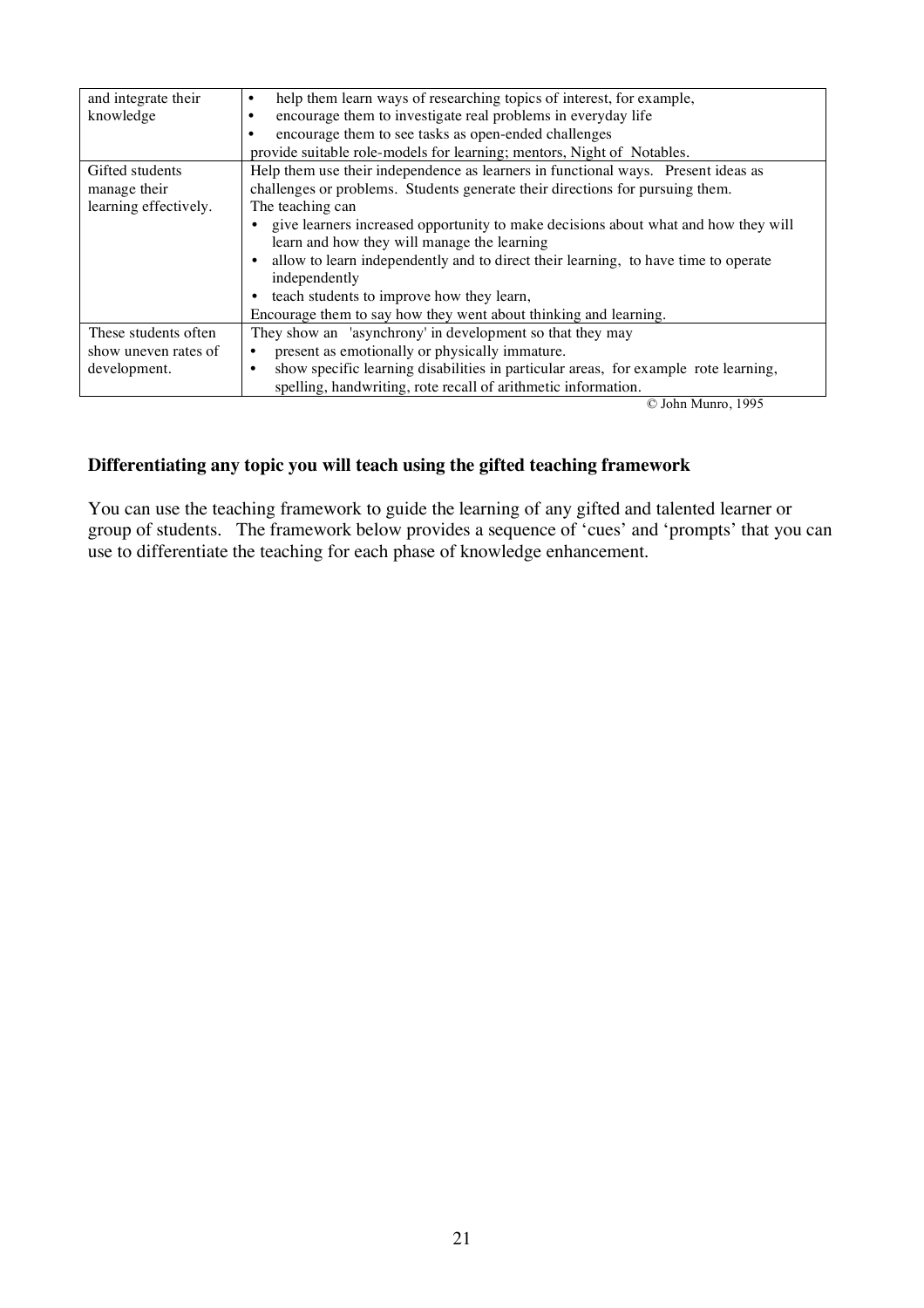| <b>Instructional recommendations for teaching GATS</b>                                                                                                                                                                                                                                                                                                                                                                                                                                                                                                                                                                                                                                                                                                                                                                                                                                                                                                                                         | Sample activities for teaching a<br>topic |
|------------------------------------------------------------------------------------------------------------------------------------------------------------------------------------------------------------------------------------------------------------------------------------------------------------------------------------------------------------------------------------------------------------------------------------------------------------------------------------------------------------------------------------------------------------------------------------------------------------------------------------------------------------------------------------------------------------------------------------------------------------------------------------------------------------------------------------------------------------------------------------------------------------------------------------------------------------------------------------------------|-------------------------------------------|
| Activity to challenge the knowledge of GATS, to frame up questions<br>that they pursue. Use activities that encourage GATS to                                                                                                                                                                                                                                                                                                                                                                                                                                                                                                                                                                                                                                                                                                                                                                                                                                                                  |                                           |
| introduce new ideas as real-life problems students solve<br>ask students to suggest questions the teaching might answer and what<br>$\bullet$<br>they think the answers are<br>present ideas that don't fit / clash with what students know.<br>$\bullet$<br>have students predict outcomes and then check them.<br>$\bullet$<br>use novelty.<br>$\bullet$<br>give open-ended problems for which students frame up questions and<br>$\bullet$<br>action plans for solving them<br>use fantasy and imagination<br>$\bullet$<br>have students invent problems, share with peers and discuss solutions.<br>use technology to introduce problems to be solved.<br>$\bullet$<br>To generate challenge tasks, bring together the two key ideas they need to<br>learn.<br>At this point provide activities that encourage GATS to<br>be intrinsically motivated to learn<br>'take ideas apart', question and extend them by linking with what<br>they know. and to say what they think, possibilities |                                           |
| Activities to have GATS form an impression of where they will end up,<br>see their goals, frame up action plans for solving them.                                                                                                                                                                                                                                                                                                                                                                                                                                                                                                                                                                                                                                                                                                                                                                                                                                                              |                                           |
| Have GATS<br>see what the outcome / solution will be like,<br>see where they are on their 'journey' through a maths topic,<br>٠<br>where they are going next, negotiate the next part of their 'journey<br>$\bullet$<br>through $\dots$ .                                                                                                                                                                                                                                                                                                                                                                                                                                                                                                                                                                                                                                                                                                                                                      |                                           |
| Encourage GATS to<br>set goals in areas where they are not interested.<br>be intrinsically motivated to learn                                                                                                                                                                                                                                                                                                                                                                                                                                                                                                                                                                                                                                                                                                                                                                                                                                                                                  |                                           |
| Activities to help GATS make links with and use what they know re<br>topic: Use activities that encourage GATS to                                                                                                                                                                                                                                                                                                                                                                                                                                                                                                                                                                                                                                                                                                                                                                                                                                                                              |                                           |
| Present the stimulus materials in different ways, for example, in imagery<br>ways, in actions and have them                                                                                                                                                                                                                                                                                                                                                                                                                                                                                                                                                                                                                                                                                                                                                                                                                                                                                    |                                           |
| collate what they do know about the topic, draw a concept map of<br>٠<br>what they know in the different areas<br>say what questions they can answer                                                                                                                                                                                                                                                                                                                                                                                                                                                                                                                                                                                                                                                                                                                                                                                                                                           |                                           |
| Give them more time to think through the ideas by themselves, to allow<br>some ideas to stimulate other linked ideas in their minds. Encourage them<br>to make unexpected, distant links with the ideas and to recode what they<br>know from one form (eg imagery) to another (eg symbolic). Let them see<br>that they are valued for what they know.                                                                                                                                                                                                                                                                                                                                                                                                                                                                                                                                                                                                                                          |                                           |
| Have them say what they don't know about the topic, unanswered questions<br>they have                                                                                                                                                                                                                                                                                                                                                                                                                                                                                                                                                                                                                                                                                                                                                                                                                                                                                                          |                                           |
| Have them say what they will do to learn about the topic, plan the route<br>they might take, what they will do to manage and direct their learning.                                                                                                                                                                                                                                                                                                                                                                                                                                                                                                                                                                                                                                                                                                                                                                                                                                            |                                           |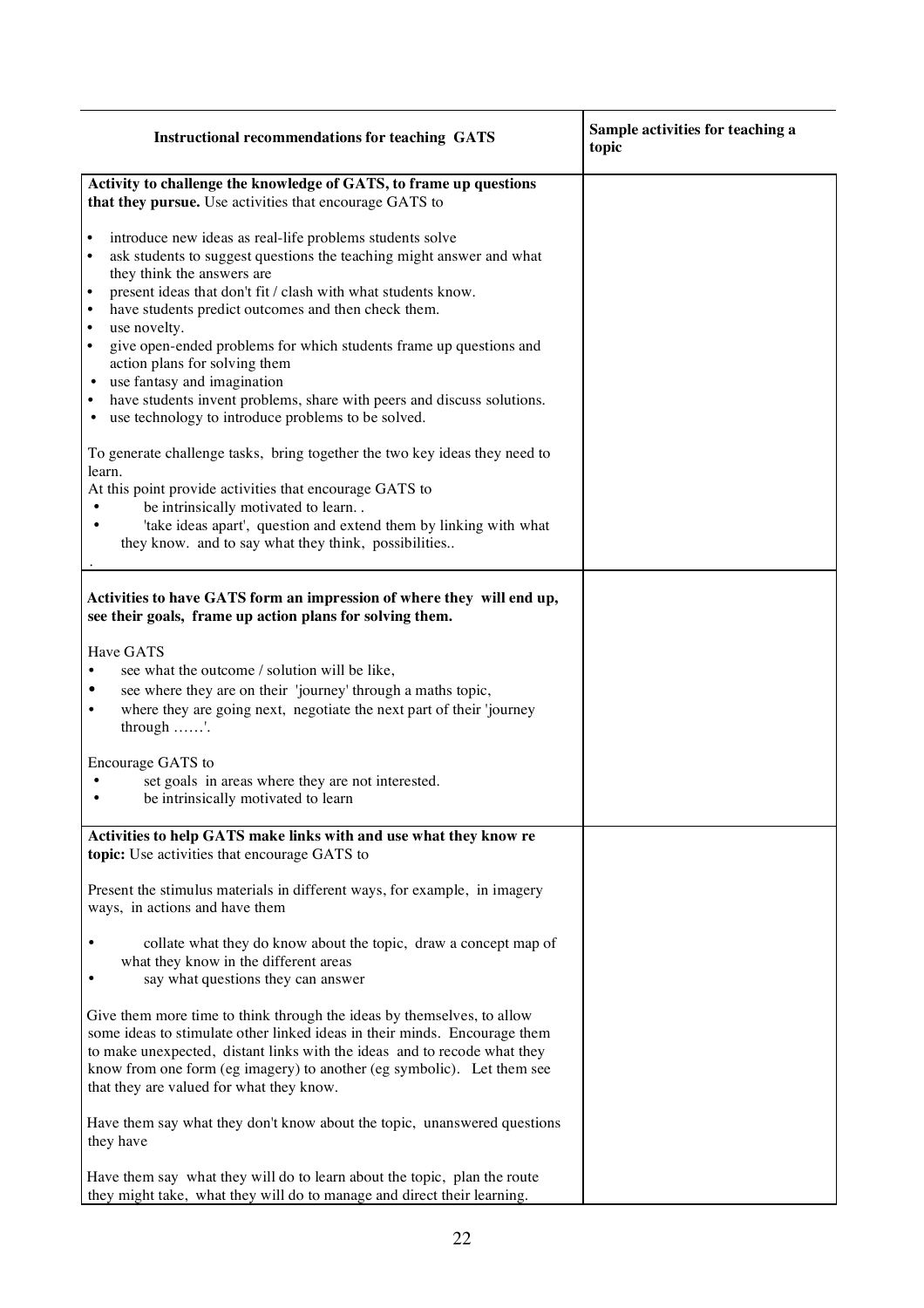| Help them deal with unrealistically high standards and goals for themselves,<br>for example, how making mistakes can help them learn more in the future,<br>the value of being 'partly right' |                                                                                                                                                                                                                                                                                                                                                                               |  |
|-----------------------------------------------------------------------------------------------------------------------------------------------------------------------------------------------|-------------------------------------------------------------------------------------------------------------------------------------------------------------------------------------------------------------------------------------------------------------------------------------------------------------------------------------------------------------------------------|--|
|                                                                                                                                                                                               | Activities to have GATS modify their goal and plan a pathway to the<br>goal. Use activities that encourage GATS to                                                                                                                                                                                                                                                            |  |
| ٠                                                                                                                                                                                             | Encourage them to develop and record their plans for learning a topic,<br>the path they might follow,<br>the questions they will ask,<br>the materials they might need, suggest information sources they could<br>use and how they will locate information.<br>when they might need to contact experts in the area                                                            |  |
|                                                                                                                                                                                               | Activities to have GATS learn new ideas in specific contexts Use<br>activities that encourage GATS to                                                                                                                                                                                                                                                                         |  |
| ٠                                                                                                                                                                                             | think about the new ideas in a range of ways: verbally, intuitively,<br>visualise the ideas, act them out to see the outcomes, make concrete<br>or visual models of the ideas Allow them to show the rich set of links<br>they have of the topic. Use the multiple ways of learning sheet to plan<br>activities in each area.                                                 |  |
| $\bullet$                                                                                                                                                                                     | note possible patterns, trends, program themselves by talking about<br>the trends and to align what they know with the topic.                                                                                                                                                                                                                                                 |  |
| $\bullet$                                                                                                                                                                                     | use a range of information sources about the topic,                                                                                                                                                                                                                                                                                                                           |  |
| ٠                                                                                                                                                                                             | interpret a new topic as problems to solve, ask their own questions<br>about it, explore options, possibilities. say the questions they are<br>pursuing at any time, trial ideas.                                                                                                                                                                                             |  |
| $\bullet$                                                                                                                                                                                     | use both global 'big picture' and analytic 'bits picture' thinking; begin<br>to learn a topic in a 'big picture' way, think in larger jumps, skip steps,<br>reflect on what works for them, talk about the steps, gradually<br>convert them to a bit by bit sequence, write them in more conventional<br>ways, practise them but do fewer repetitions of an idea to learn it. |  |
| ٠                                                                                                                                                                                             | talk about their new knowledge. This helps them make links with and<br>program their knowledge, to build on it, communicate new ideas and<br>to link them with the conventional procedures their non-gifted peers<br>are learning.                                                                                                                                            |  |
| ٠                                                                                                                                                                                             | think by using analogy, compare and categorise. They can suggest<br>possible analogies, compare their solution procedures with the<br>conventional ones, note how they differ.                                                                                                                                                                                                |  |
| ٠                                                                                                                                                                                             | look for cause-effect or consequences                                                                                                                                                                                                                                                                                                                                         |  |
| ٠                                                                                                                                                                                             | take account of the fact that GATS often do not need as much practise<br>to learn new ideas and that allow them to decide when they have done<br>sufficient practice examples. Allow their practice to lead to increased<br>awareness of the procedure and its self-managed use                                                                                               |  |
| $\bullet$                                                                                                                                                                                     | manage and direct their learning, work at their own pace, monitor their<br>comprehension at any time and take remedial action if necessary with<br>less external intervention.                                                                                                                                                                                                |  |
| ٠                                                                                                                                                                                             | show what they know about the new ideas in a range of ways and<br>automatize the conventional forms. groups, to see what it is that the                                                                                                                                                                                                                                       |  |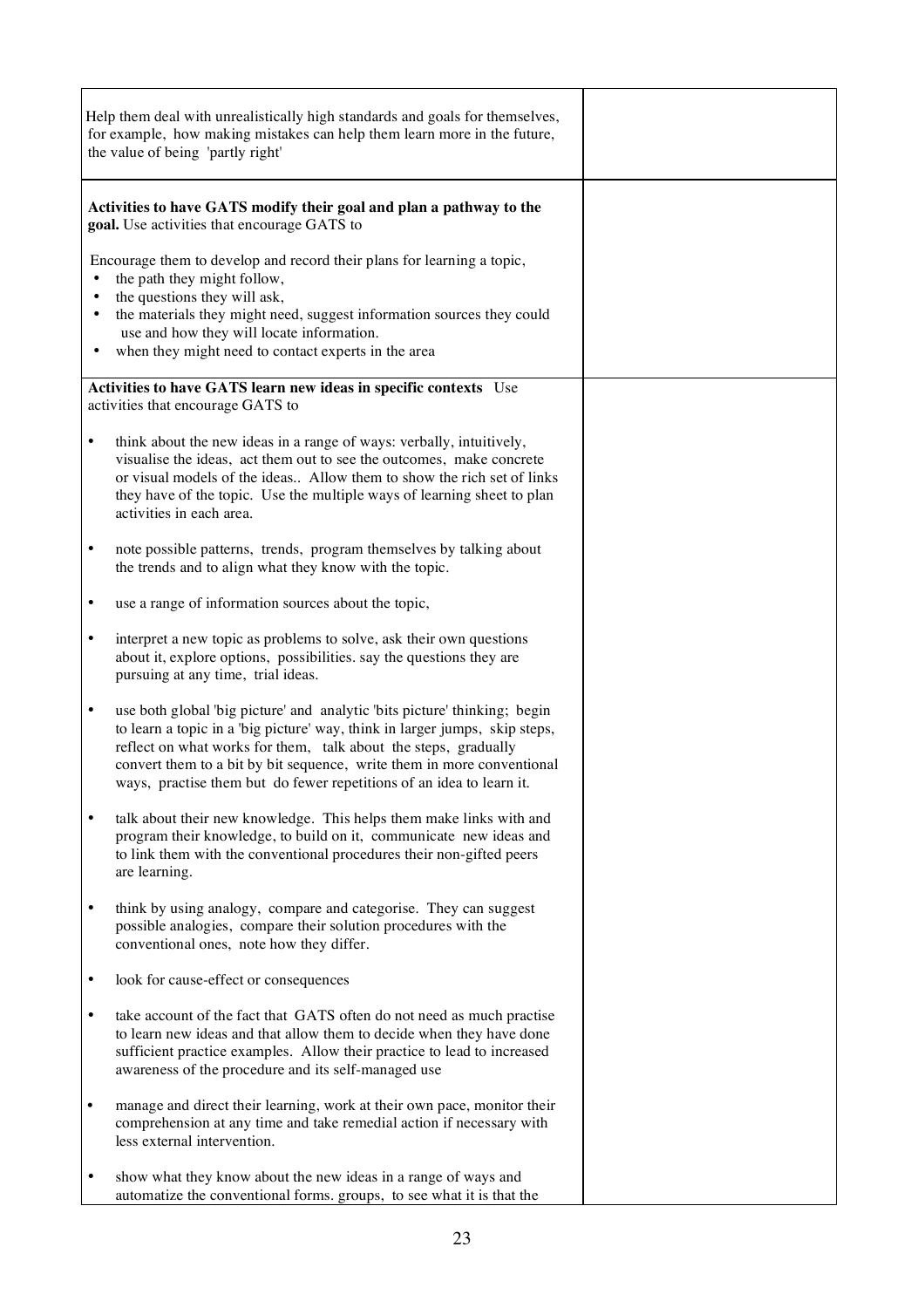|           | group values at any time and take this into account.<br>often do not need much practise to learn new ideas                                                                                                                                                                                                                                                                                                                                                             |  |
|-----------|------------------------------------------------------------------------------------------------------------------------------------------------------------------------------------------------------------------------------------------------------------------------------------------------------------------------------------------------------------------------------------------------------------------------------------------------------------------------|--|
| ٠         | seek and use the appropriate corrective feedback. Give them corrective<br>feedback that recognises the ideas they have in place and possible<br>directions / options they have for working on next.                                                                                                                                                                                                                                                                    |  |
|           | Activities to have GATS deepen and abstract what they have learnt. Use                                                                                                                                                                                                                                                                                                                                                                                                 |  |
|           | activities in which the GATS                                                                                                                                                                                                                                                                                                                                                                                                                                           |  |
| $\bullet$ | link episodic, abstract and procedural aspects of idea                                                                                                                                                                                                                                                                                                                                                                                                                 |  |
| $\bullet$ | elaborate and extend ideas through questioning, put their maths<br>knowledge into categories, organize ideas into main/subordinate ideas,                                                                                                                                                                                                                                                                                                                              |  |
|           | look at the new ideas from various angles, different perspectives                                                                                                                                                                                                                                                                                                                                                                                                      |  |
|           | review, consolidate the new idea and integrate the abstract, contextual and<br>procedural aspects of. They                                                                                                                                                                                                                                                                                                                                                             |  |
|           | summarise, decontextualize the idea from specific tasks, suggest a<br>procedure or a formula that covers the specific instances.                                                                                                                                                                                                                                                                                                                                       |  |
|           | discuss contextual aspects, real world situations in which they might<br>use the ideas, imagine the idea in particular contexts.                                                                                                                                                                                                                                                                                                                                       |  |
|           | show the new ideas they have learnt in various ways, for example,<br>in poster, comic strip, concrete model<br>recode knowledge into different forms, eg., put imagery knowledge into<br>scientific knowledge. This helps them get positive feedback for what<br>they know.                                                                                                                                                                                            |  |
| ٠         | express, communicate what they have learnt in conventional ways,<br>show new knowledge in symbolic maths language.                                                                                                                                                                                                                                                                                                                                                     |  |
|           | question the ideas they are learning. They can                                                                                                                                                                                                                                                                                                                                                                                                                         |  |
|           | suggest the questions the ideas answer<br>answer questions that direct them to infer; to reason about ideas,<br>look for patterns.<br>answer questions that ask them to generalise.                                                                                                                                                                                                                                                                                    |  |
|           | work in groups to learn the new ideas. Use group learning in which<br>students                                                                                                                                                                                                                                                                                                                                                                                         |  |
|           | co-operate to solve problems,<br>write problems and mock tests for other groups of students,<br>share their ideas, discuss ideas with peers, work in groups<br>to decide what questions might be useful to ask about a topic<br>to be learnt,<br>take turns to be the teacher in explaining or justifying an<br>idea, suggesting how ideas occur in everyday life or in<br>other cultures<br>engage in reciprocal teaching procedures for learning new<br>maths ideas. |  |
|           | Provide corrective feedback that helps them modify their more abstract<br>understanding of ideas                                                                                                                                                                                                                                                                                                                                                                       |  |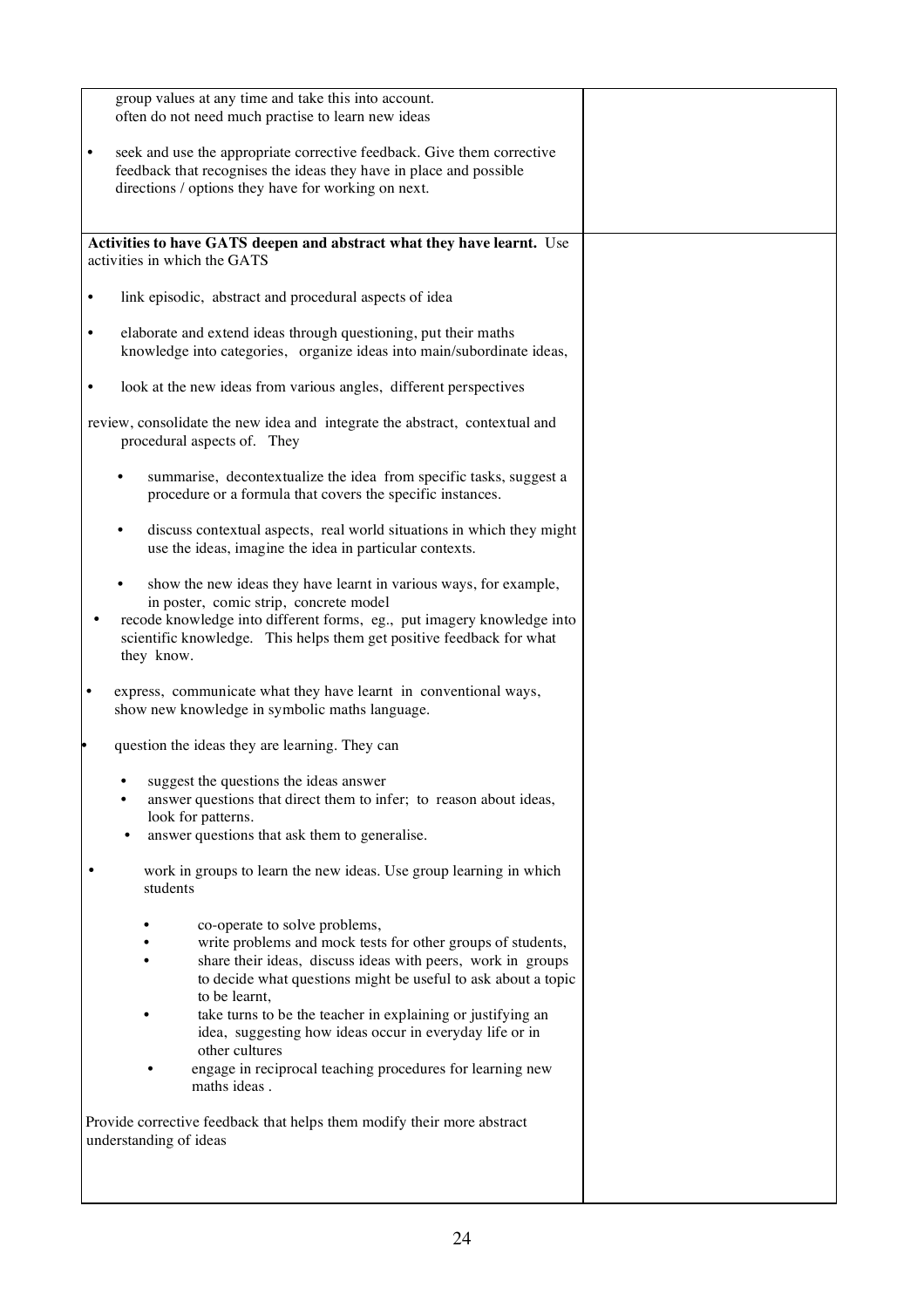| Activities to have GATS invest positive emotion in the new knowledge.<br>Use activities in which the GATS                                                                                                                                                            |  |
|----------------------------------------------------------------------------------------------------------------------------------------------------------------------------------------------------------------------------------------------------------------------|--|
| discuss how the new ideas interested them, have increased their<br>$\bullet$<br>curiosity.                                                                                                                                                                           |  |
| discuss the value / usefulness of the new knowledge, how they could<br>$\bullet$<br>use the new ideas.                                                                                                                                                               |  |
| discuss how it was their ability as students that allowed them to learn the<br>ideas at the level of complexity they did, they can successfully learn more<br>about the topic.                                                                                       |  |
| discuss how learning the ideas will help them along their journey.<br>$\bullet$                                                                                                                                                                                      |  |
| reflect on aspects of the topic; they record in a journal their experiences,<br>$\bullet$<br>their feelings about the ideas they are learning and questions they might<br>like to ask about the topics.                                                              |  |
| see themselves as masters of the ideas, making the ideas<br>٠<br>work for them.                                                                                                                                                                                      |  |
| Activities to have GATS store what they have learnt in memory. Use                                                                                                                                                                                                   |  |
| activities in which the GATS say                                                                                                                                                                                                                                     |  |
| the new ideas they have learnt as concisely as possible<br>$\bullet$                                                                                                                                                                                                 |  |
| how they have changed what they already knew<br>$\bullet$<br>how they might use the ideas in the future<br>$\bullet$                                                                                                                                                 |  |
| Activities to have GATS identify how they learnt. Use activities in which<br>the GATS                                                                                                                                                                                |  |
| Say the 'self scripts' that they can use to help them learn the topic. Have<br>them discuss whether visualising or verbalising helped.                                                                                                                               |  |
| Say what have they learnt about 'being / thinking like' ? What are the<br>types of questions asked?                                                                                                                                                                  |  |
| Keep a record of the ways in which they went about learning a topic, the<br>ways of thinking that worked for them. They can keep a diary of how they<br>worked through the topic, say whether particular types of thinking strategies<br>such as visualising worked. |  |
|                                                                                                                                                                                                                                                                      |  |
| Activities to have GATS see themselves making progress. Use activities<br>in which the GATS                                                                                                                                                                          |  |
| Review, comment on how they are progressing to their goals, review the new<br>knowledge they have gained, the questions they can now answer, the<br>directions they can move in the future.                                                                          |  |
| They can tick off on their journey through the topic, where they are now.                                                                                                                                                                                            |  |
| Activities to have GATS automatise what they have learnt. Use activities<br>in which the GATS                                                                                                                                                                        |  |
| automatise what they have learnt in meaningful ways rather than through<br>$\bullet$                                                                                                                                                                                 |  |
| being taught rules.<br>generate the facts often, say them and use them in gradually more broadly<br>l•                                                                                                                                                               |  |
| l.<br>speed up recalling the ideas and using them and anticipate when they may                                                                                                                                                                                       |  |
| need to use them in quizzes, rapid exposure to ideas, draw network<br>diagrams, concept trees of related ideas,                                                                                                                                                      |  |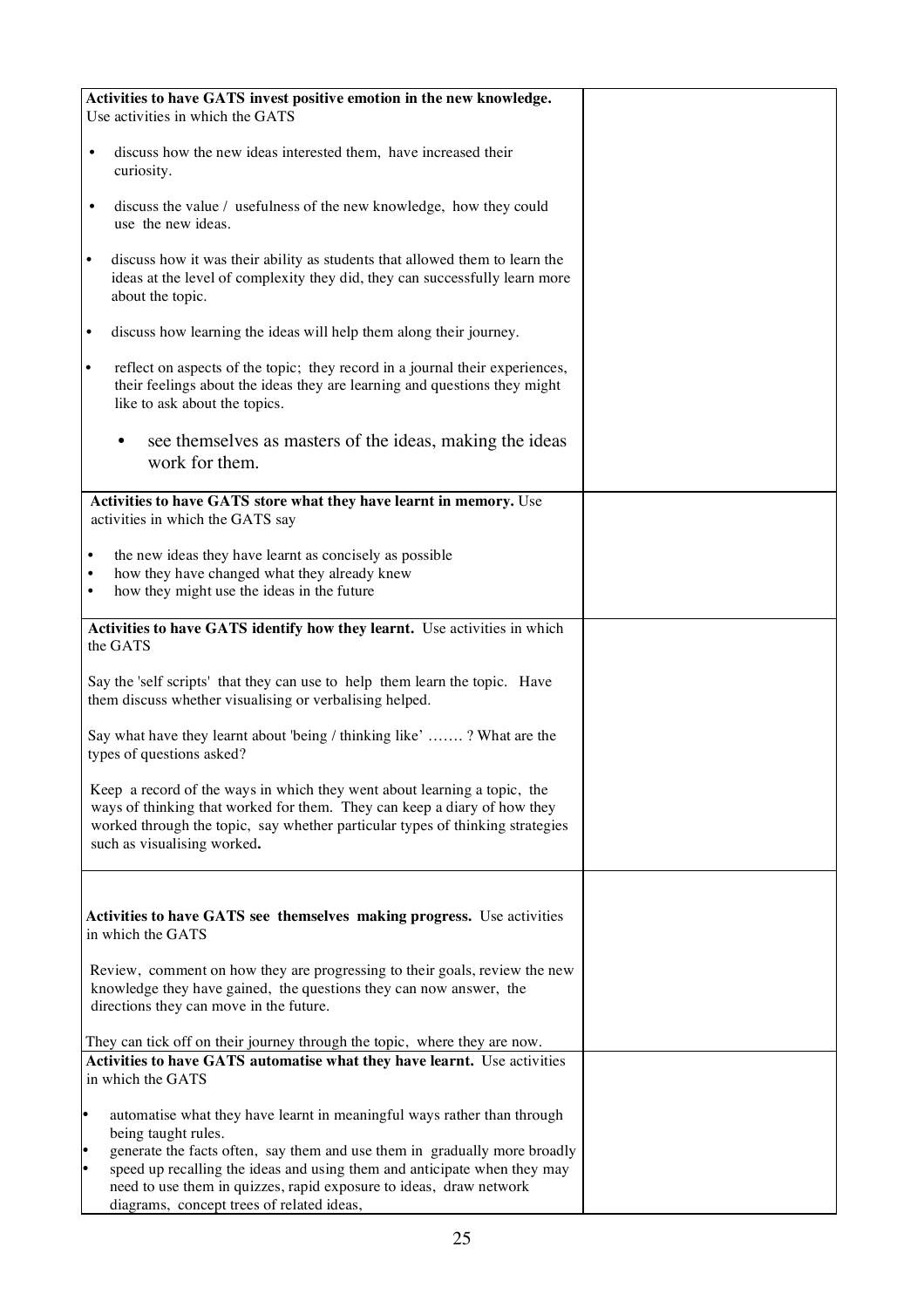|                                                                                                            | review the links between ideas, try to compress the ideas into a few<br>'chunks' of knowledge.                                                                                                                                                                                        |  |
|------------------------------------------------------------------------------------------------------------|---------------------------------------------------------------------------------------------------------------------------------------------------------------------------------------------------------------------------------------------------------------------------------------|--|
| Activities to have GATS transfer and generalise the new knowledge. Use<br>activities in which the GATS     |                                                                                                                                                                                                                                                                                       |  |
|                                                                                                            | analyse the new knowledge from a range of perspectives, for example,<br>suggest higher order Bloom-type questions, de Bono 6 hats questions                                                                                                                                           |  |
|                                                                                                            | explore how far it can be transferred, applied, generalised, show 'far<br>transfer' of the ideas and generalise the new knowledge far beyond the<br>context in which it was taught                                                                                                    |  |
| $\bullet$                                                                                                  | link ideas in lateral, creative ways, for example, to operate intuitively,<br>to give unexpected responses to questions                                                                                                                                                               |  |
| $\bullet$                                                                                                  | use imagination, fantasy and humour, show 'intellectual playfulness',<br>explore an idea in depth, debate or argue an issue.                                                                                                                                                          |  |
| $\bullet$                                                                                                  | suggest the key questions their new knowledge answers, work on open-<br>ended, questions that explore alternatives. "What might we do here?"<br>"What do you think will happen?" You may follow up these questions<br>with "Why do you think that ? " "But what about ? Do you mean ? |  |
| $\bullet$                                                                                                  | examine positive and negative aspects of the ideas; What are good / bad<br>things about using calculators a lot to do maths?                                                                                                                                                          |  |
| $\bullet$                                                                                                  | examine how the ideas might be used in the future; What new things<br>might calculators be able to do in the future that they can't do now?                                                                                                                                           |  |
|                                                                                                            | examine how the ideas have changed what we know, how we do things.                                                                                                                                                                                                                    |  |
| Activities to have GATS organise what they have learnt for assessment.<br>Use activities in which the GATS |                                                                                                                                                                                                                                                                                       |  |
|                                                                                                            | Practise aligning what they know with the tasks set and answering these.                                                                                                                                                                                                              |  |
|                                                                                                            | decide how they will display their knowledge. Give them functional ways<br>in which they can communicate their new knowledge                                                                                                                                                          |  |
|                                                                                                            | align what they know about a maths topic with the assessment format, for<br>example, if the assessment tools are short answer tasks, are in verbal<br>form.                                                                                                                           |  |
|                                                                                                            | discuss how they believe they will be expected to display the ideas in the<br>future                                                                                                                                                                                                  |  |
|                                                                                                            | work in small groups to write assessment questions for peers, make up<br>mock examinations.                                                                                                                                                                                           |  |
|                                                                                                            | practise recalling the ideas.                                                                                                                                                                                                                                                         |  |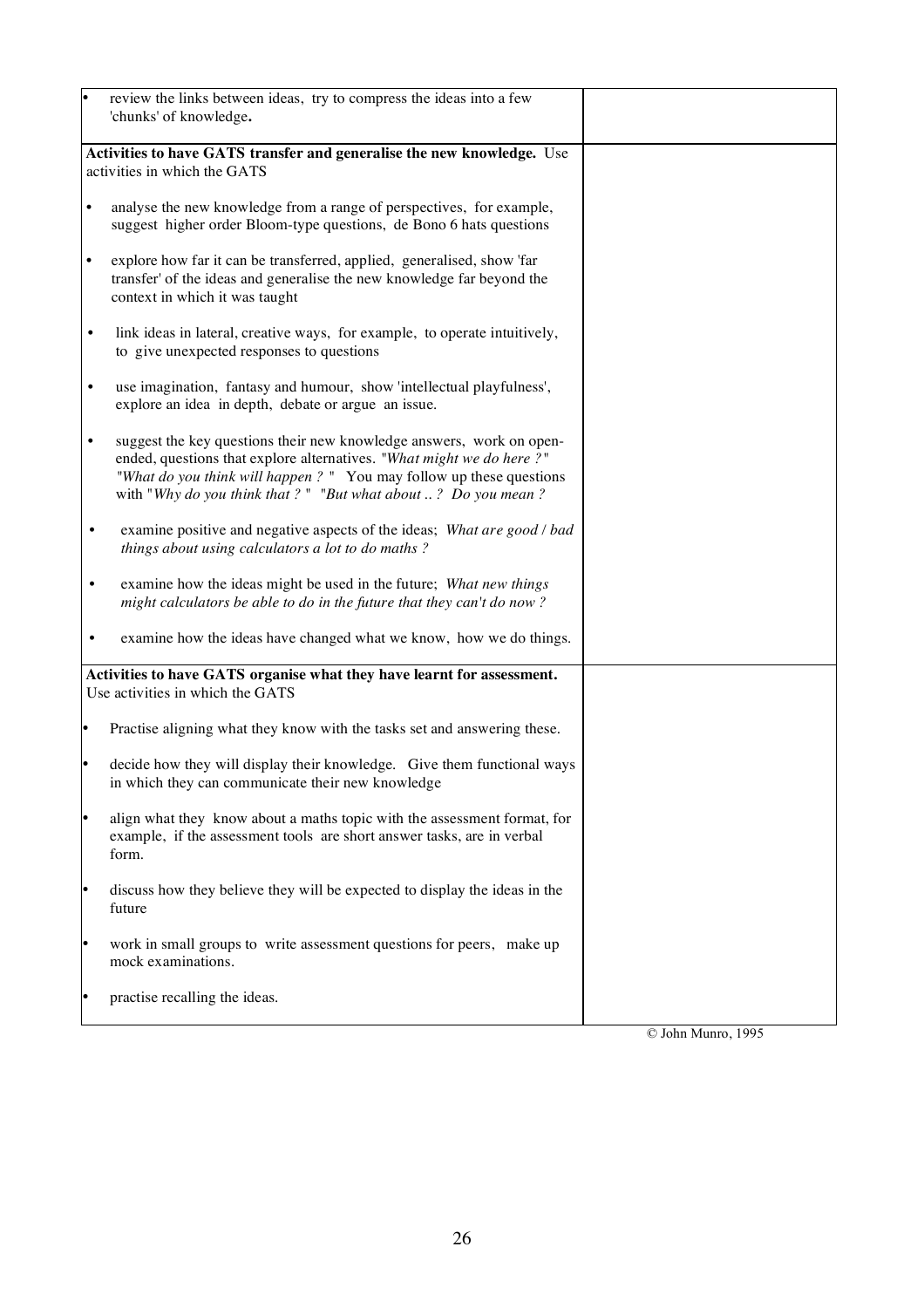Task 6 Apply the instructional framework above to a topic that a classroom teacher may teach at the primary or secondary level.

## **Implications for teaching gifted and talented learners learning**

This model suggests that learning can vary in a range of ways. We can use it to develop a framework for integrating the characteristics of gifted and talented learners :

- how they learn : the specific learning processes they implement.
- what they learn: their learning outcomes.
- why they learn: characteristics of their motivation to learn and learning style.
- their interpersonal interactions during learning, cultural influences on learning
- their self-perceptions and self efficacy as learners
- the comparative rate of development of their knowledge overall.

*Encourage students' spontaneous pursuit of knowledge***.** Help them learn to deal with boredom. This may lead to disengagement form learning, poor study habits and a lack of interest in education. Where this arises,

- help them see open-ended aspects of the ideas
- encourage them to teach you about the ideas
- try to make up games involving the ideas

Provide opportunities for the self-driven aspects of pursuing knowledge.

- foster interest in problem solving contexts such as conservation, population change, climate change, waste disposal
- encourage self-selection of learning materials
- encourage students to be both producers and consumers of new ideas; they
	- consume or use other people's ideas
	- produce their own, add new ideas
	- Help them to understand the distinction between them and how they need both.
- encourage communication with similar-minded students using the Internet.

Help students become aware of the range of resources available for doing this;

- Internet, data bases, computer, library
- teach them how to access sources in community, for example, business, interest groups (for example, historical societies), specialist scientific institutions (zoo, museum, CSIRO, marine societies), cultural institutions (National Gallery)

Assist with 'information organising' as well as 'information providing'.

- Foster students' interest in others who were / are gifted in various ways. This can help them
- see they are not alone

see options, ways that others used to deal with the types of problems that they might face Reading or seeing the biographies of gifted scientists, writers, dancers, artists, etc can provide important support.

Involve them in situations outside of regular school in which they can extend their knowledge and work with peers who think in similar ways and who can provide models, for example

- debating
- drama groups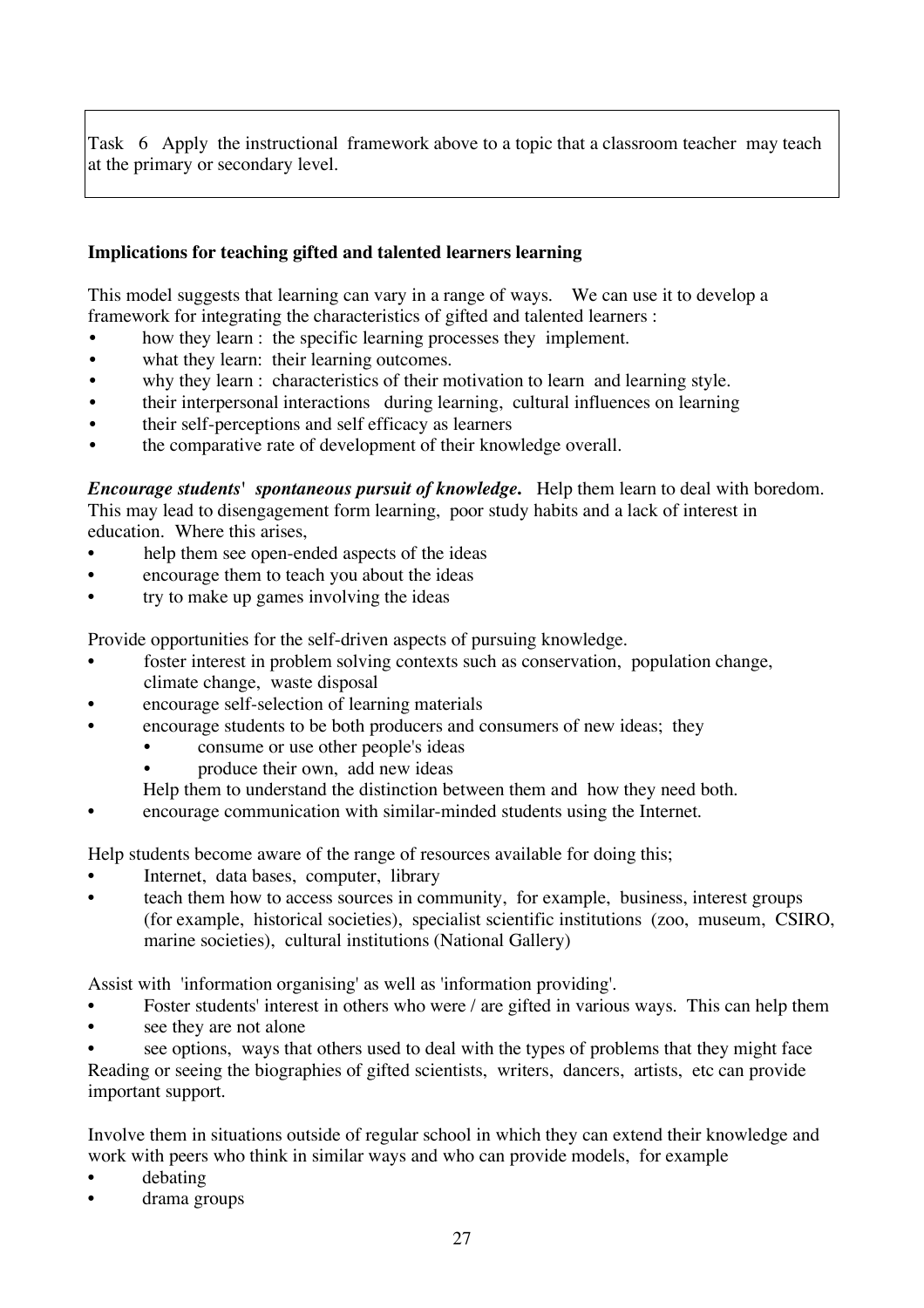- dance, ballet
- sporting groups
- pen pals, Internet pal

*Help them keep their sensitivities in perspective.* They often show an advanced 'moral conscious'. Although their logic is adequate here, their lack of experiences limits the options that they can see for themselves or others.

### *Help students understand their giftedness*

- not all children need to learn in the same way, although some people might think you should
- they may be strong in some areas but not in others
- some children, peers, may not understand what they say or know.

### *Help them improve their peer group social interaction skills.;* help them

- see what they do have in common with peers
- learn more effectively in peer group, set up situations in which they engage in group problem-solving and sharing activities
- learn the skills necessary for joining in peer group activities
- understand that not all children think in the same way
- learn various ways of showing their peers what they know in acceptable ways

### *Help them extend and integrate their knowledge*

- teach students different types of questions to ask about set topics
- help them learn ways of researching topics of interest, for example,
- encourage them to investigate real problems in everyday life
- encourage them to see tasks as open-ended challenges
- provide suitable role-models for learning, for example, mentors, Night of the Notables.

*Help them deal with their 'mental energy'.* These children are mentally energetic; they can become totally absorbed or focused in an idea or activity, leading to the "Just A Minute" syndrome.

*Gifted students manage their learning effectively.* Help them use their independence as learners in functional ways. Present ideas as challenges or problems. Allow small groups to generate their directions for pursuing the challenge or problem.

The teaching can

- give learners increased opportunity to make decisions about what and how they will learn and how they will manage the learning
- allow to learn independently and to direct their learning, to have time to operate independently
- teach students to improve how they learn.

Encourage them to say how they went about thinking and learning.

Task 7 Develop a checklist for assessing the extent to which a teaching unit meets the needs of gifted students in regular classrooms.

### *References*

Gagne, F. (2000). Understanding the complex choreography of talent development through DMGT-based analysis. In Heller, K.A., Monks, F.J., Sternberg, R. & Subotnik, R.F. (Eds.), *International handbook of giftedness and talent.* (2nd